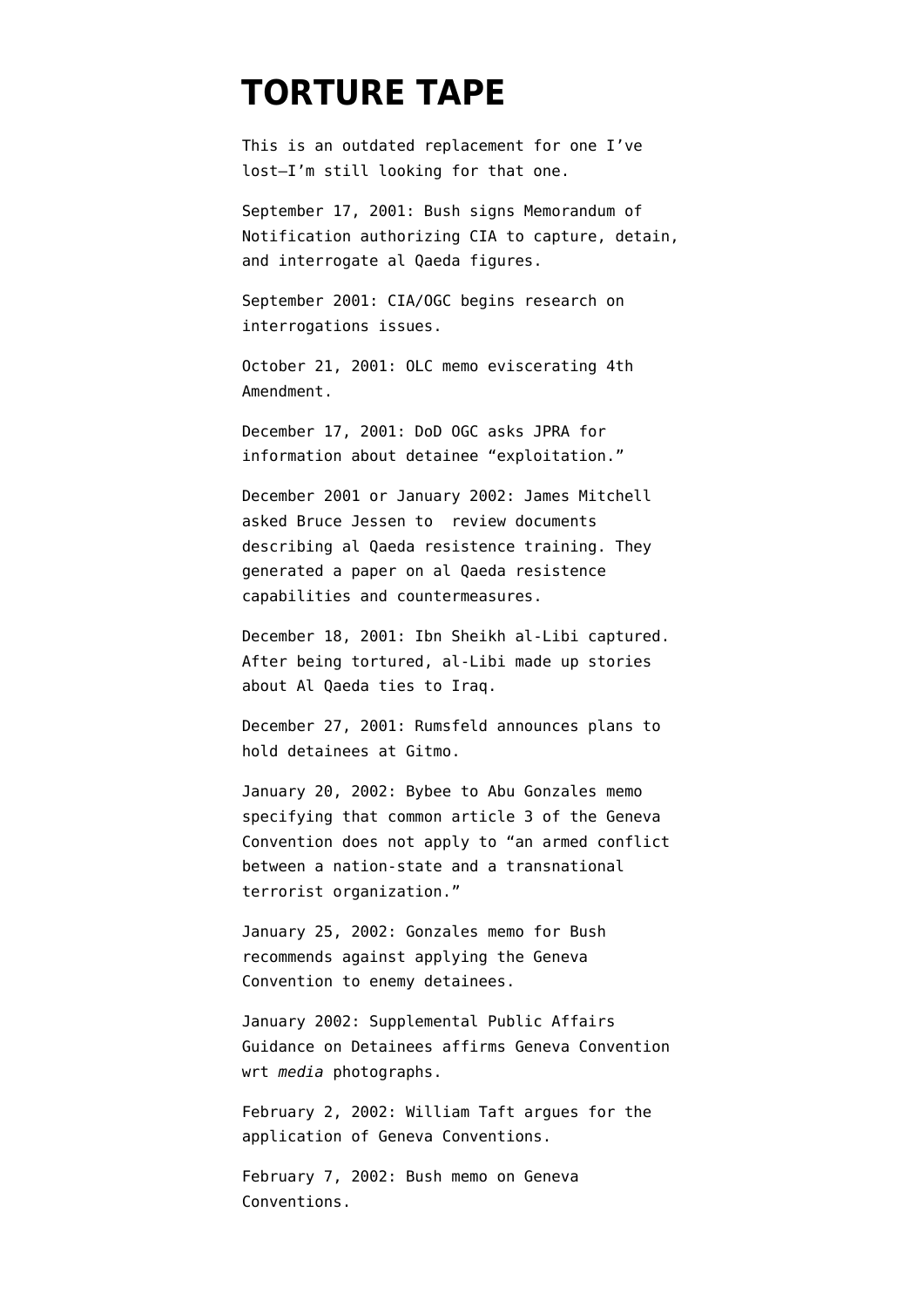February 12, 2002: Jessen sends paper on al Qaeda resistance capabilities to JPRA commander Randy Moulton.

Before February 22, 2002: After the interrogation team declares al-Libi compliant, Cheney [orders him](http://www.thewashingtonnote.com/archives/2009/05/the_truth_about/) to be waterboarded again.

February 22, 2002: DIA [voices doubts](http://intelligence.senate.gov/phaseiiaccuracy.pdf) about al-Libi's claims of Iraq-al Qaeda ties.

March 28, 2002: Abu Zubaydah taken into custody.

March 29, 2002: James Mitchell [closes](http://www.google.com/url?sa=t&source=web&ct=res&cd=5&url=http%3A%2F%2Fwww.vanityfair.com%2Fpolitics%2Ffeatures%2F2007%2F07%2Ftorture200707%3FcurrentPage%3D2&ei=uwH0Sa6GKpfCMpzlsMUP&usg=AFQjCNGhDAOjnx7c55Nyi9TcPEoFg-xO6Q) consulting company, Knowledge Works, in NC.

March 31, 2002: Abu Zubaydah [flown](http://www.washingtonpost.com/wp-dyn/content/article/2007/12/17/AR2007121702151.html?hpid=topnews) to Thailand.

April 2002: CIA OGC lawyers [begin](http://intelligence.senate.gov/pdfs/olcopinion.pdf) conversations with John Bellinger and John Yoo/Jay Bybee on proposed interrogation plan for Abu Zubaydah. Bellinger briefed Condi, Hadley, and Gonzales, as well as Ashcroft and Chertoff.

April 3, 2002: CIA officer [making notes](http://www.aclu.org/safefree/torture/40890lgl20090831.html) on interrogation of Abu Zubaydah.

April 11, 2002: Yoo formally begins work on torture memos–but he had already done research by that point.

April 16, 2002: Bruce Jessen [circulates](http://armed-services.senate.gov/Publications/Detainee%20Report%20Final_April%2022%202009.pdf) draft exploitation plan to JPRA Commander. Yoo's initial research discussed at NSC meeting.

April 17, 2002: Cable [providing](http://www.aclu.org/files/assets/20091120_Govt_Para_4_55_Hardcopy_Vaughn_Index.pdf) guidance on retention of videotapes.

April 27, 2002: Second email in [series](http://www.aclu.org/files/assets/20091120_Govt_Para_4_55_Hardcopy_Vaughn_Index.pdf) pertaining to torture tapes and their destruction.

April 30, 2002: First draft of Bybee Memo.

May 2, 2002: The US ["un-signs](http://news.bbc.co.uk/2/hi/americas/1970312.stm)" the International Criminal Court treaty.

May 8, 2002: Jose Padilla taken into custody based on material warrant [signed by](http://www.opinionjournal.com/extra/?id=110010505) Michael Mukasey and based on testimony from Abu Zubaydah.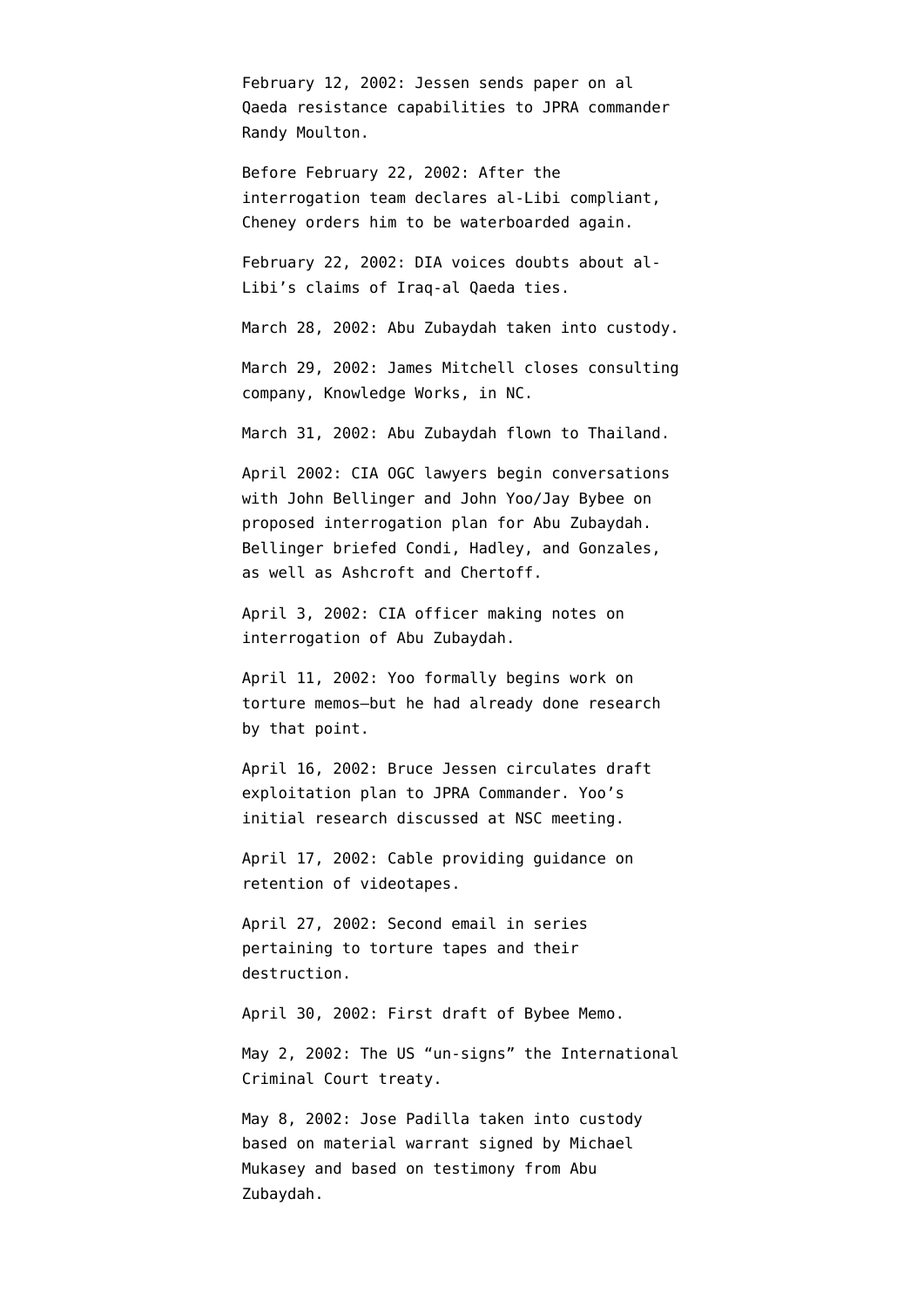Mid-May 2002: CIA OGC lawyers [meet](http://intelligence.senate.gov/pdfs/olcopinion.pdf) with Ashcroft, Condi, Hadley, Bellinger, and Gonzales to discuss alternative interrogation methods, including waterboarding.

May 17, 2002: Sleep deprivation of Binyam Mohamed–deemed "cruel, inhuman, and degrading" by UK Court[–completed](http://www.guardian.co.uk/world/2010/feb/10/binyam-mohamed-torture-evidence-paragraphs). This was "new strategy designed by an expert interviewer." Second draft of Bybee Memo completed.

May 22, 2002: Bybee nominated for Circuit Court Judge.

Mid to Late May: Ali Soufan [leaves](http://www.usdoj.gov/oig/special/s0805/final.pdf) interrogation because of "borderline torture" (threat of small box confinement).

May 28, 2002: CIA HQ [sends](http://www.aclu.org/torturefoia/legaldocuments/torturefoia_list_20090518.pdf) cable to Abu Zubaydah's interrogators.

June 25, 2002: Moussaoui [arraigned](http://www.courttv.com/trials/moussaoui/062502_ap.html).

June 26, 2002: Third draft of Bybee Memo drafted.

July 1-2, 2002: JPRA [conducts](http://armed-services.senate.gov/Publications/Detainee%20Report%20Final_April%2022%202009.pdf) two-day training for CIA officers. Approved JPRA-techniques at the time include, "body slaps, face slaps, hooding, stress positions, walling, immersion in water, stripping, isolation, and sleep deprivation, among others." The training included a demonstration of waterboarding. Two CIA lawyers explained that officers could use "all forms of psychological pressure discussed and all of the physiological pressures with the exception of the 'water board.'"

July 8, 2002: Fourth draft of Bybee Memo; first one shared outside of OLC.

July 10, 2002: Date of first interrogation report from Abu Zubaydah [cited](http://emptywheel.firedoglake.com/2009/04/22/abu-zubaydah-waterboarded-83-times-for-10-pieces-of-intelligence/) in 9/11 Report.

July 11, 2002: Chertoff briefing on Bybee memo.

July 12, 2002: Yoo meets with WHCO Gonzales–and probably Addington and Flanigan–on draft.

July 13, 2002: CIA OGC (Rizzo?) [meets](http://emptywheel.firedoglake.com/wp-admin/July%2017,%202002:%20Tenet%20met%20with%20Condi,%20who%20advised%20CIA%20could%20proceed%20with%20torture,%20subject%20to%20a%20determination%20of%20legality%20by%20OLC.) with Bellinger, Yoo, Chertoff, Daniel Levin, and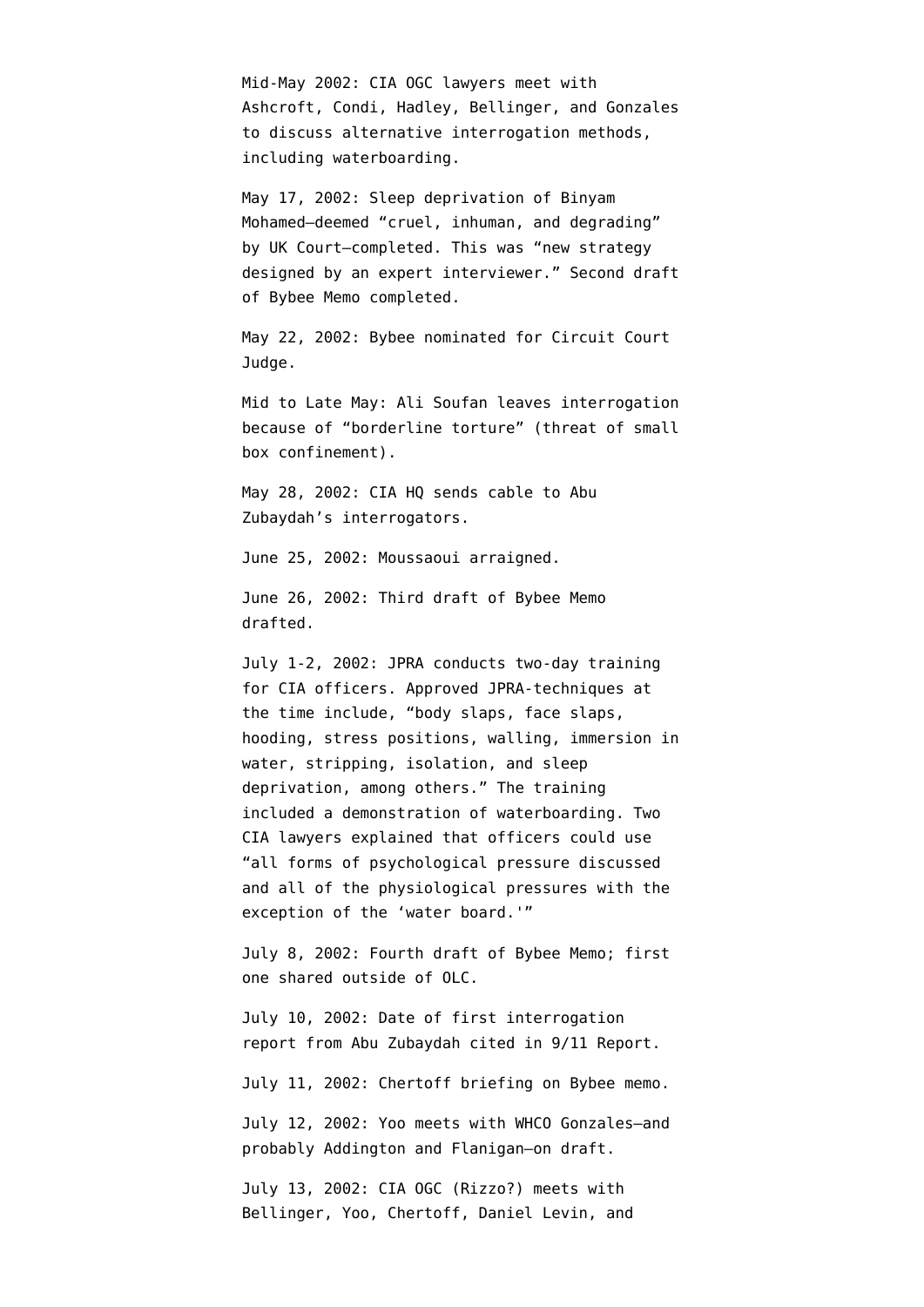Gonzales for overview of interrogation plan and for briefing of Bybee Memo draft. Yoo [writes](http://emptywheel.firedoglake.com/files/28/files//2009/08/020713-yoo-rizzo.pdf) initial okay for torture. Chertoff tells Yoo to draft letter saying DOJ won't pre-decline to prosecute before actions.

July 16, 2002: Yoo meets with Gonzales and probably Addington and Flanigan. All say they have no memory of what was discussed. The "predeclination" and "advance pardon" discussion had already taken place. Yoo showed them the July 13 "how to break the law" memo.

July 17, 2002: Tenet met with Condi, who advised CIA could proceed with torture, subject to a determination of legality by OLC. Yoo "No predeclination" letter drafted BUT NEVER SENT.

Late July 2002: Bybee [discusses](http://armed-services.senate.gov/Publications/Detainee%20Report%20Final_April%2022%202009.pdf) SERE with Yoo and Ashcroft.

July 24, 2002: OLC advises CIA that Ashcroft concluded attention grasp, walling, facial hold, facial slap, cramped confinement, and wall standing were legal. Yoo said he was waiting on more info from CIA on the more controversial techniques (including waterboarding and presumably the still redacted one) [Date](http://www.aclu.org/torturefoia/released/082409/olcremand/2004olc4.pdf) of Abu Zubaydah's psychological profile.

July 26, 2002: OLC tells CIA waterboarding is legal. CIA begins to waterboard Abu Zubaydah.

July 31, 2002: DIA [issues](http://emptywheel.firedoglake.com/wp-admin/July%202002:%20DIA%20issues%20second%20report%20doubting%20al-Libi%27s%20confession%20of%20Iraq-al%20Qaeda%20ties.) second report doubting al-Libi's confession of Iraq-al Qaeda ties.

August 1, 2002: "Bybee Memo" (written by John Yoo) describes torture as that which is equivalent to :the pain accompanying serious physical injury, such as organ failure, impairment of bodily function, or even death." 11:00: One of only Bybee drafts with comments; 4:45: Another Bybee comment draft; 10:30PM OLC faxes signed Bybee Two memo to CIA.

August 2, 2002: CIA (and DOD, though Yoo disclaims this) receives Bybee One memo–CIA by 4PM.

August 20, 2002: Field [writes](http://www.aclu.org/files/assets/20091120_Govt_Para_4_55_Hardcopy_Vaughn_Index.pdf) HQ discussing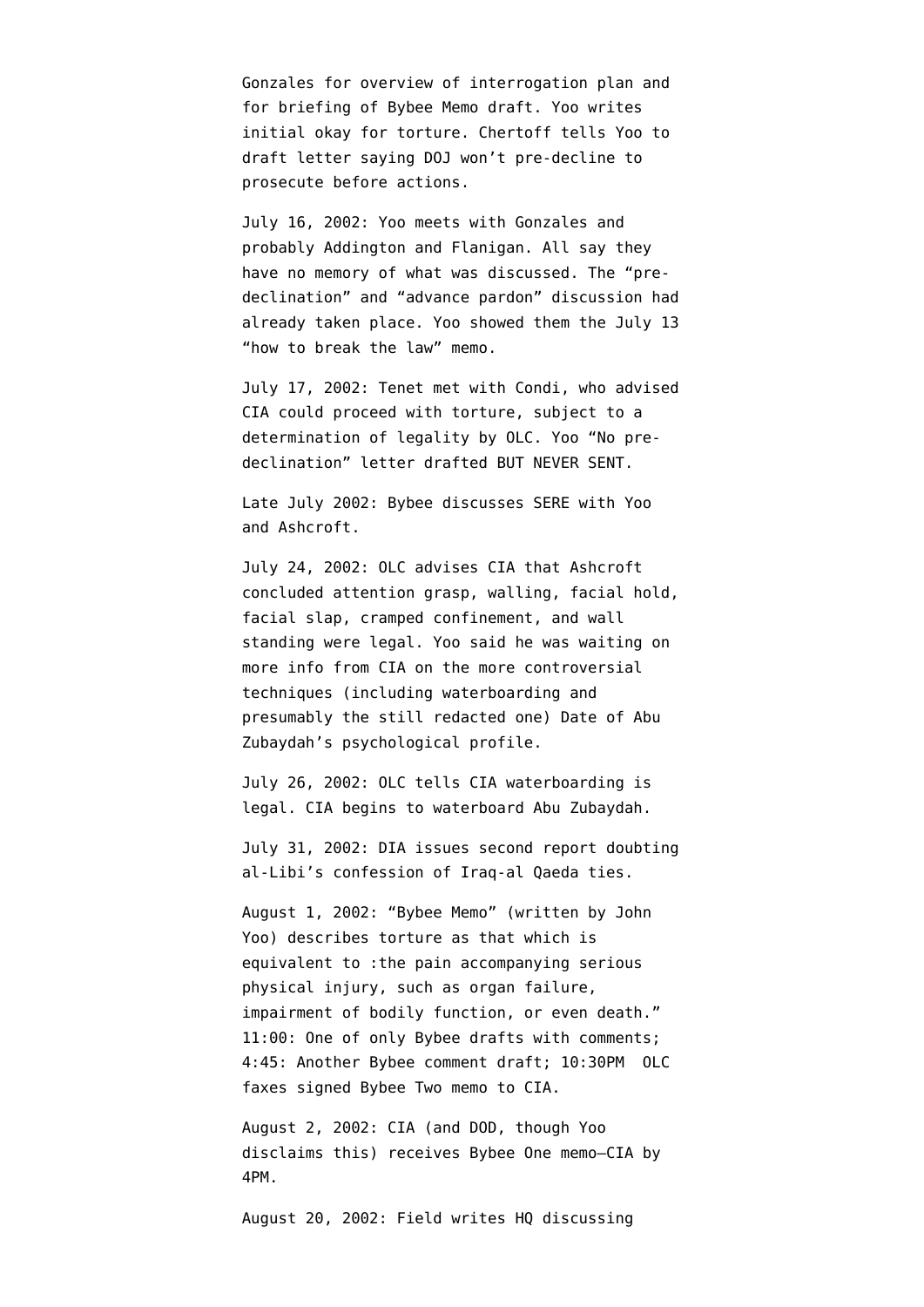policy for security risks of videotape retention and suggests new procedure for videotape retention and disposal.

September 4, 2002: Porter Goss and Nancy Pelosi [briefed](http://static1.firedoglake.com/28/files//2009/05/2009-05-06-eit-enclosure0001.pdf) on OLC memos, [not told](http://emptywheel.firedoglake.com/2009/04/25/porter-goss-attacks-on-pelosi-and-harman-but-admits-cia-broke-the-law/) Abu Zubaydah had already been tortured.

September 6, 2002: One page [email](http://www.aclu.org/files/assets/20091120_Govt_Para_4_55_Hardcopy_Vaughn_Index.pdf) between CIA attorneys on revisions regarding disposition of torture tapes. Five-page email destruction proposal for torture tapes.

September 11, 2002: Ramzi bin al-Shibh captured, [purportedly](http://www.washingtonpost.com/wp-dyn/content/article/2007/12/17/AR2007121702151.html?hpid=topnews) as a result of intelligence gained through torturing Abu Zubaydah.

September 16, 2002: JTF 170 Gitmo attend training at JPRA's SERE school.

September 25, 2002: Jim Haynes, John Rizzo, David Addington, Jack Goldsmith, Patrick Philbin, Alice Fisher visit Gitmo and Charleston (Padilla) and Norfolk (Hamdi) brigs.

September 27, 2002: Bob Graham and Richard Shelby [briefed](http://static1.firedoglake.com/28/files//2009/05/2009-05-06-eit-enclosure0001.pdf) on torture.

October 2002: Abd al-Rahim al-Nashiri [captured.](http://www.google.com/url?sa=t&source=web&ct=res&cd=1&url=http%3A%2F%2Fwww.nybooks.com%2Ficrc-report.pdf&ei=k33zSZ2QPIOMtge8ibGjDw&usg=AFQjCNHXMJ6SZ1Q3LiiwnXFpNKw-jYnAiA) Held and interrogated in Dubai for a month then handed over to US custody.

October 2, 2002: Gitmo lawyers [draft](http://armed-services.senate.gov/Publications/Detainee%20Report%20Final_April%2022%202009.pdf) list of new techniques; Johnathan Fredman (Chief Counsel to CTC) attends meeting.

October 11, 2002: Date of photograph Abu Zubaydah [associated](http://www.aclu.org/torturefoia/legaldocuments/torturefoia_list_20090518.pdf) with contents of torture tapes.

October 11, 2002: Dunlavey requests authority to use aggressive techniques.

October 25, 2002: General Hill forwards Dunlavey's request to Richard Myers. Field [writes](http://www.aclu.org/files/assets/20091120_Govt_Para_4_55_Hardcopy_Vaughn_Index.pdf) HQ "discussing the security risks of videotapes are retained."

November 2, 2002: CIA [proposes](http://www.aclu.org/safefree/torture/40890lgl20090831.html) more intense counterterrorism program for "detained unlawful combatants," specifying torture techniques.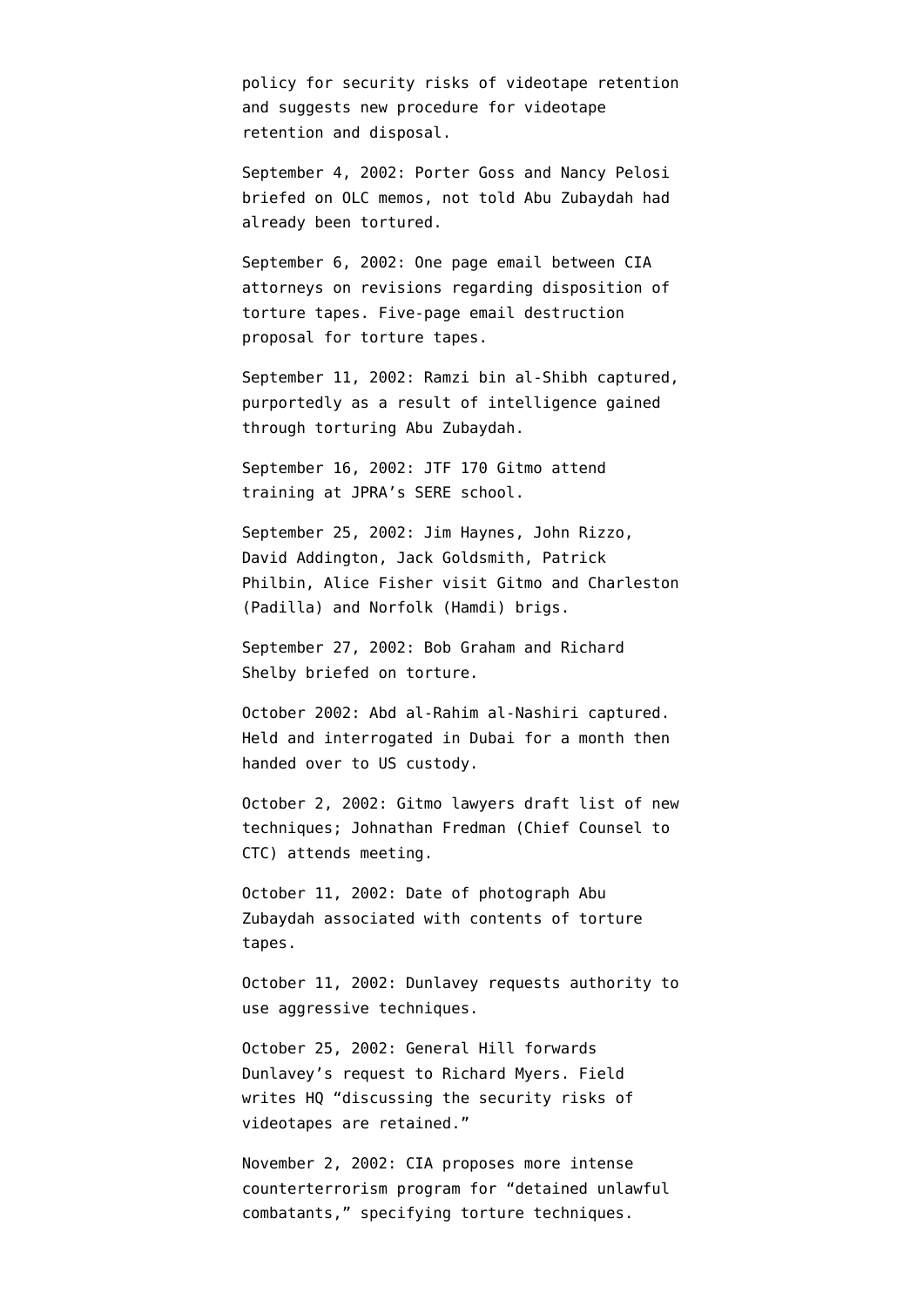November 6, 2002: One page [email](http://www.aclu.org/files/assets/20091120_Govt_Para_4_55_Hardcopy_Vaughn_Index.pdf) from CIA officer to officers and attorneys "following up with the proper procedures for destruction of the interrogation video tapes."

November, 2002: Afghan detained in Kabul [freezes](http://www.nytimes.com/2007/12/30/washington/30intel.html?pagewanted=3&_r=1) [to death](http://www.nytimes.com/2007/12/30/washington/30intel.html?pagewanted=3&_r=1) in CIA custody.

November, 2002: Pavitt [dispatches](http://www.aclu.org/oigreport) investigative team (to Afghanistan?) and informs Helgerson of interrogation program.

November, 2002: CTC [implements](http://www.aclu.org/oigreport) training program for officers assigned to the Interrogation Program.

"Twelve Days into Nashiri's Interrogation:" Nashiri [waterboarded](http://stream.luxmedia501.com/?file=clients/aclu/olc_05302005_bradbury.pdf&method=dl) two times.

November 15, 2002: Three-page email [chain,](http://www.aclu.org/files/assets/20091120_Govt_Para_4_55_Hardcopy_Vaughn_Index.pdf) including email from field to officers and attorneys at HQ, "expressing personnel concerns with the disposition of the video tapes" with "headquarters request to have a random independent review of the video tapes, before they are destroyed." al-Nashiri [brought](http://judiciary.house.gov/hearings/pdf/OPRFirstReport081222.pdf) to torture site.

November 16, 2002: One-page [email](http://www.aclu.org/files/assets/20091120_Govt_Para_4_55_Hardcopy_Vaughn_Index.pdf) from Field to attorneys at HQ "informing headquarters of personnel concerns regarding the videotapes." Three-email chain (possibly including earlier email?) [discussing](http://www.aclu.org/files/assets/20091120_Govt_Para_4_55_Hardcopy_Vaughn_Index.pdf) draft language on logistics of destroying torture tapes.

November 19, 2002: HQ [writes](http://www.aclu.org/files/assets/20091120_Govt_Para_4_55_Hardcopy_Vaughn_Index.pdf) field discussing disposition of torture tapes and "the duties of the CIA attorney who is visiting the field to review the tapes."

November 20, 2002: Date on which spot report on Nashiri's interrogation–later [forwarded](http://www.aclu.org/torturefoia/released/082409/cia_ig/oig196.pdf) to IG–written. Field [writes](http://www.aclu.org/files/assets/20091120_Govt_Para_4_55_Hardcopy_Vaughn_Index.pdf) HQ "discussing the OGC review" of torture tapes.

November 21, 2002: 5-page [cable](http://www.aclu.org/safefree/torture/40890lgl20090831.html) from field to HQ on Nashiri's interrogation.

November 22, 2002: Nashiri's capture publicly announced.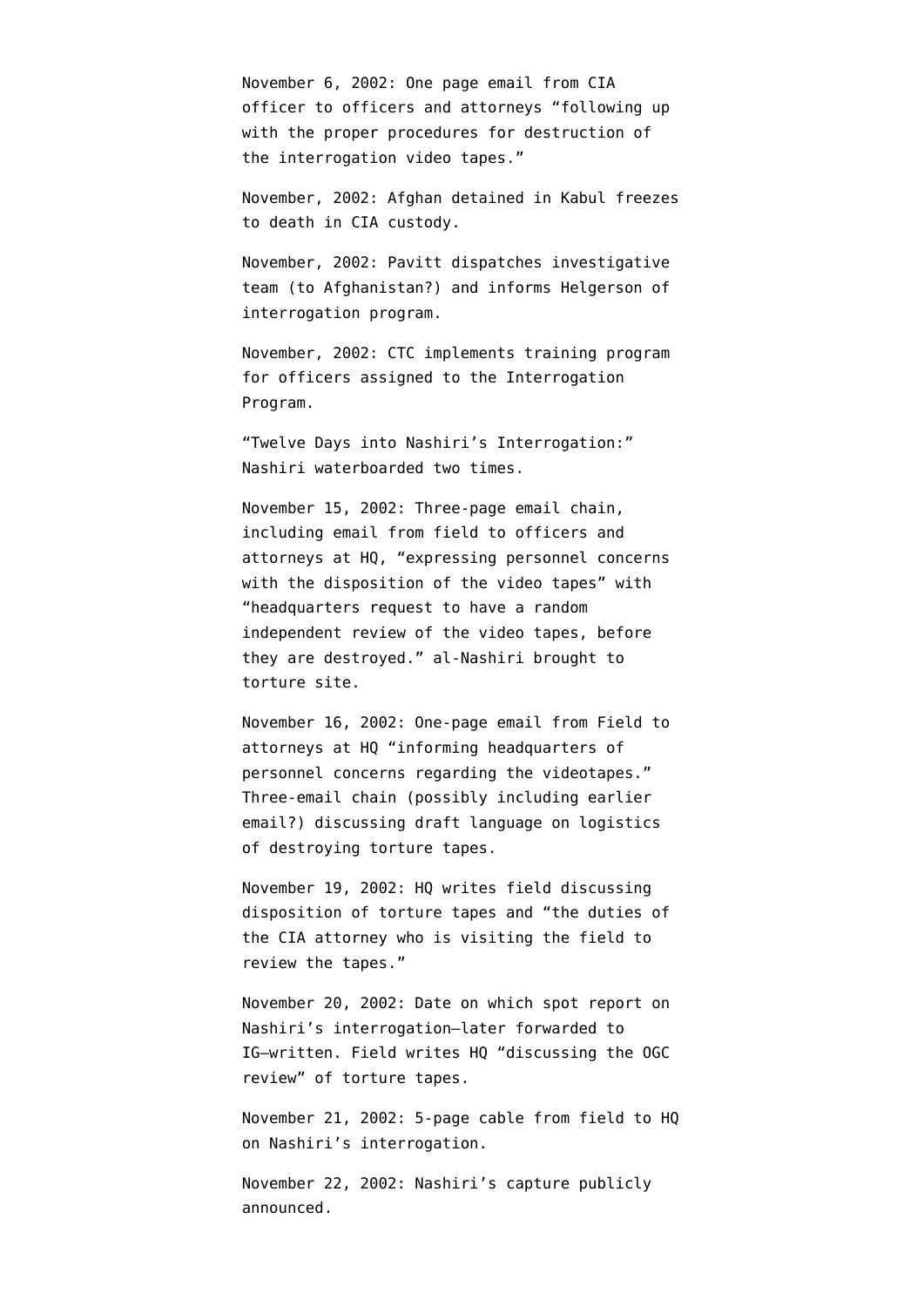November 23, 2002: Abuse of Mohammed al-Khatani begins.

November 27, 2002: Haynes recommends Rumsfeld approve most aggressive techniques for use at Gitmo. Field [writes](http://www.aclu.org/files/assets/20091120_Govt_Para_4_55_Hardcopy_Vaughn_Index.pdf) HQ requesting to destroy torture tapes. HQ [writes](http://www.aclu.org/files/assets/20091120_Govt_Para_4_55_Hardcopy_Vaughn_Index.pdf) field "regarding disposition of tapes and discussion action for base compliance according to policy guidance." [Probably the day they waterboarded al-Nashiri, "without achieving any results."

November 28, 2002: Cable [discusses](http://www.aclu.org/files/assets/20091120_Govt_Para_4_55_Hardcopy_Vaughn_Index.pdf) CIA attorney's travel to field station to "survey video tapes and review pertinent logs, and cable traffic."

November 30, 2002: Field [writes](http://www.aclu.org/files/assets/20091120_Govt_Para_4_55_Hardcopy_Vaughn_Index.pdf) HQ regarding "disposition" of classified media in field.

December 1, 2002: CIA attorney's [notes.](http://www.aclu.org/files/assets/20091120_Govt_Para_4_55_Hardcopy_Vaughn_Index.pdf) Possibly on content of video?

December 2, 2002: Rumsfeld approves aggressive techniques for Gitmo. Yoo [gives](http://judiciary.house.gov/hearings/pdf/OPRFirstReport081222.pdf) Haynes advice about a particular detainee, probably al-Qahtani.

December 3, 2002: Habibullah [dies](http://emptywheel.firedoglake.com/2009/05/19/if-the-detainee-dies-doing-sleep-deprivation-is-wrong/) after being tortured. One page email [outlining](http://www.aclu.org/files/assets/20091120_Govt_Para_4_55_Hardcopy_Vaughn_Index.pdf) destruction plan for torture tapes. CIA HQ [writes](http://www.aclu.org/files/assets/20091120_Govt_Para_4_55_Hardcopy_Vaughn_Index.pdf) field regarding closing facility and destroying torture tapes.

December 4, 2002: CIA [stops taping](http://www.aclu.org/torturefoia/legaldocuments/torturefoia_list_20090518.pdf) Abu Zubaydah and al-Nashiri's interrogations.

December 9 or 10, 2002: Dilawar [dies](http://emptywheel.firedoglake.com/2009/05/19/if-the-detainee-dies-doing-sleep-deprivation-is-wrong/) after being tortured.

December 19, 2002: Cable in coordination[–destruction](http://www.aclu.org/files/assets/20091120_Govt_Para_4_55_Hardcopy_Vaughn_Index.pdf) of tapes currently held in field. Short [decision note](http://www.aclu.org/files/assets/20091120_Govt_Para_4_55_Hardcopy_Vaughn_Index.pdf) on tapes issue (request for decision).

December 20, 2002: 3-page [memo](http://www.aclu.org/files/assets/20091120_Govt_Para_4_55_Hardcopy_Vaughn_Index.pdf) with cable from HQ to field regarding policies on tape usage and destruction. ["Draft/outline of leaks memo"](http://www.aclu.org/files/assets/20091120_Govt_Para_4_55_Hardcopy_Vaughn_Index.pdf) with request to destroy tapes. Email [providing](http://www.aclu.org/files/assets/20091120_Govt_Para_4_55_Hardcopy_Vaughn_Index.pdf) guidance on a short note decision regarding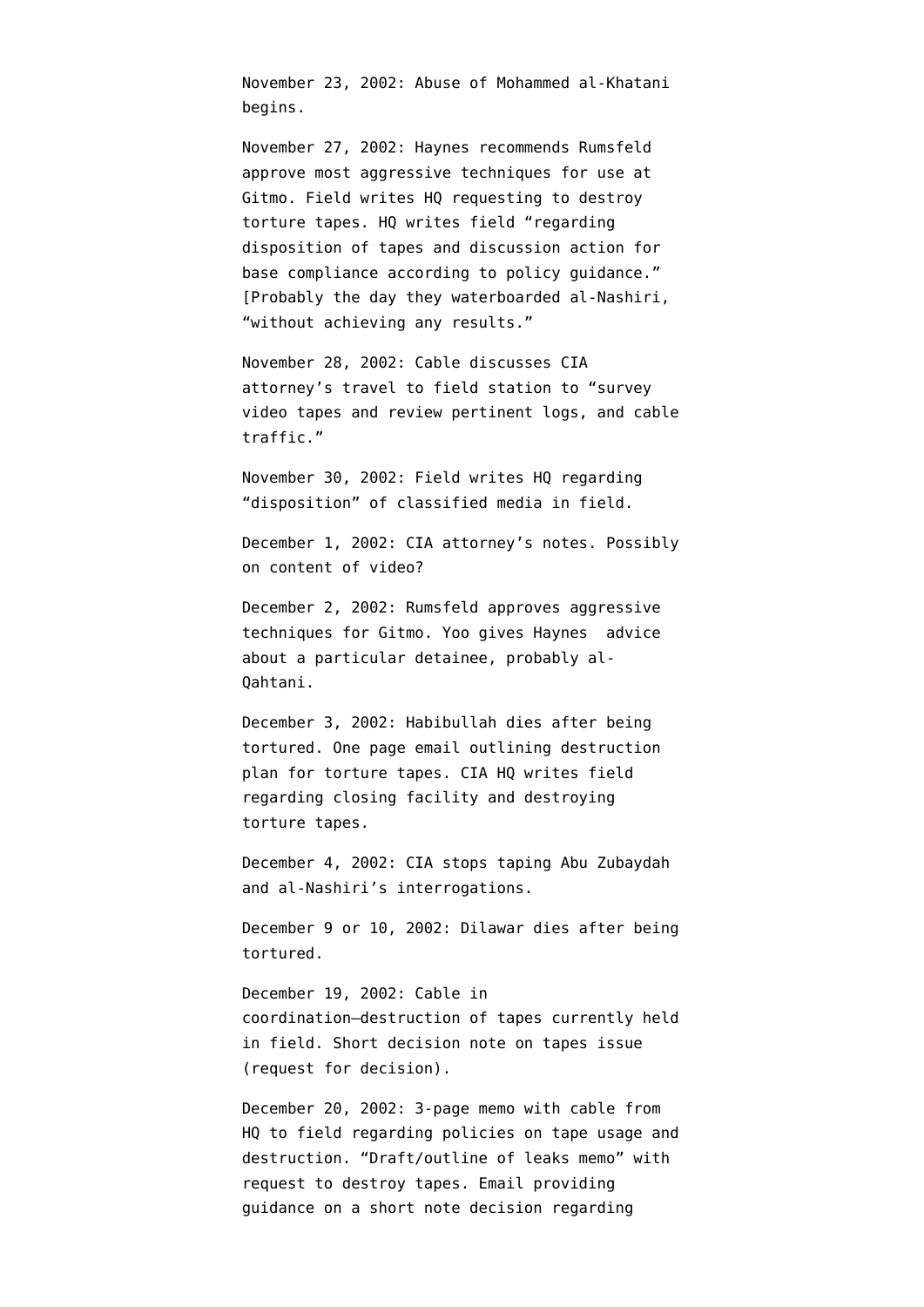torture tapes.

December 23,2002: [First draft](http://www.aclu.org/files/assets/20091120_Govt_Para_4_55_Hardcopy_Vaughn_Index.pdf) of memo by CIA OGC regarding disposition of torture tapes.

December 24, 2002: Unclassified [change](http://www.aclu.org/files/assets/20091120_Govt_Para_4_55_Hardcopy_Vaughn_Index.pdf) to first draft of memo on disposition of torture tapes. One-page email [confirming](http://www.aclu.org/files/assets/20091120_Govt_Para_4_55_Hardcopy_Vaughn_Index.pdf) receipt of memo regarding torture tapes (email has "Tapes–CTC memorandum re tapes" as subject).

Late December 2003: Unauthorized interrogation techniques used on al-Nashiri.

January 2003: Pavitt [informs](http://www.aclu.org/oigreport) Helgerson of al-Nashiri abuse.

January 2003: CIA OIG [starts](http://emptywheel.firedoglake.com/2008/01/13/cia-inspector-general-we-never-had-any-torture-tapes/) investigation of detainee interrogation.

January 2003: Leonie Brinkema grants Moussaoui right to interview Ramzi Bin-al-Shibh by video.

January 9, 2003: Memo [summarizing](http://www.aclu.org/files/assets/20091120_Govt_Para_4_55_Hardcopy_Vaughn_Index.pdf) review of torture tapes. (An earlier Vaughn describes it–[document 60](http://static1.firedoglake.com/28/files//2009/06/090608-vaughn-2.pdf)–as five pages, not six.

January 12, 2003: Email [asking](http://www.aclu.org/files/assets/20091120_Govt_Para_4_55_Hardcopy_Vaughn_Index.pdf) what would make video tapes an official record. Email [proposing](http://www.aclu.org/files/assets/20091120_Govt_Para_4_55_Hardcopy_Vaughn_Index.pdf) how to reference torture tapes for briefing. Third email [informing and reminding](http://www.aclu.org/files/assets/20091120_Govt_Para_4_55_Hardcopy_Vaughn_Index.pdf) officers what actions would make the torture tapes an official record.

January 13, 2003: HQ [writes](http://www.aclu.org/files/assets/20091120_Govt_Para_4_55_Hardcopy_Vaughn_Index.pdf) Field providing guidance on procedures for retention of Abu Zubaydah videotapes. Field responds to email regarding maintenance of video recordings.

January 15, 2003: After having three-times orally warned Jim Haynes that Gitmo interrogation techniques "could rise to the level of torture," Alberto Mora drafts memo and threatens to sign it unless techniques stopped. Techniques stopped. Rumsfeld convenes "Working Group" on interrogation, but Haynes directs Yoo to draft memo anyway.

January 16, 2003: Haynes and Rummy probably briefed on CIA torture.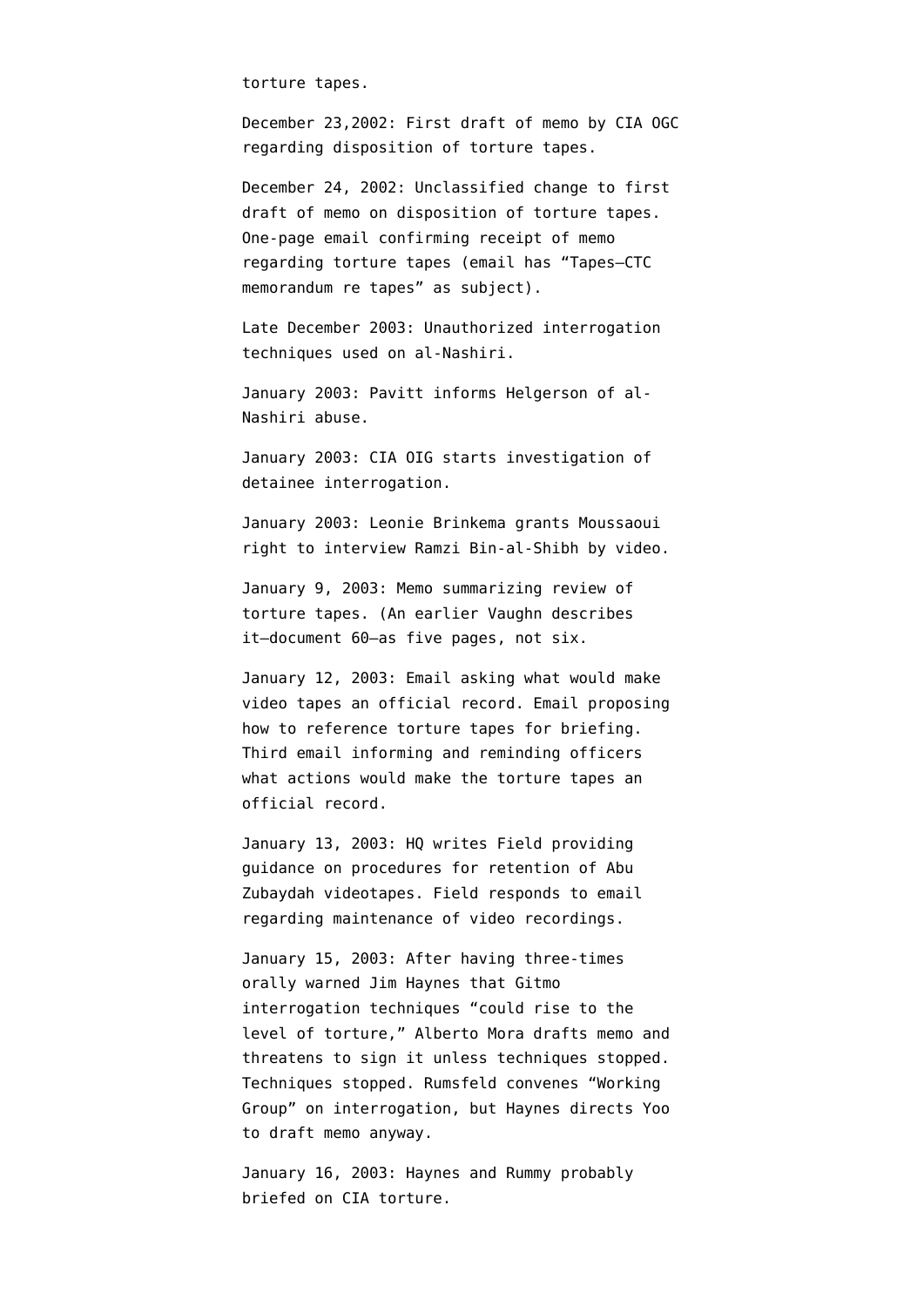January 24, 2003: DOJ [finds out](http://judiciary.house.gov/hearings/pdf/OPRFirstReport081222.pdf) about abuse of al-Nashiri when Rizzo, Muller and someone else (Rodriguez) meet with Chertoff, Fisher, Yoo, and someone else to discuss torture.

January 28, 2003: Tenet [writes](http://emptywheel.firedoglake.com/files/28/files//2008/07/030128-tenet-memo-to-olc.pdf) memo to OLC outlining acceptable interrogation and confinement methods and stating that records must be kept. OGC [informed](http://www.aclu.org/safefree/torture/40890lgl20090831.html) of IG review. Helgerson informs Yoo CIA IG is looking into one of the abuse allegations.

February 2003: CIA [claims](http://www.warandpiece.com/blogdirs/006826.html#more) to have informed Intell leadership of torture tapes' destruction; though SSCI has no records.

February 4, 2003: Pat Roberts is [briefed](http://static1.firedoglake.com/28/files//2009/05/2009-05-06-eit-enclosure0001.pdf) on torture, along with staff director and minority staff director of Committee; Jay Rockefeller [did](http://intelligence.senate.gov/pdfs/olcopinion.pdf) [not attend](http://intelligence.senate.gov/pdfs/olcopinion.pdf) briefing.

February 5, 2003: Jane Harman and Porter Goss [briefed](http://www.house.gov/apps/list/press/ca36_harman/Jan_3.shtml) on interrogation methods and torture tape.

February 7, 2003: Unclassified [email](http://www.aclu.org/files/assets/20091120_Govt_Para_4_55_Hardcopy_Vaughn_Index.pdf) asking how to accommodate a request for a review of video tapes.

February 10, 2003: Harman writes letter [advising](http://www.house.gov/apps/list/press/ca36_harman/Jan_3.shtml) against the destruction of the tape.

February 19, 2003: Interview report for review of interrogations. Response to Harman [drafted](http://www.aclu.org/files/assets/20091120_Govt_Para_4_55_Hardcopy_Vaughn_Index.pdf).

February 22, 2003: Email [discusses](http://www.aclu.org/files/assets/20091120_Govt_Para_4_55_Hardcopy_Vaughn_Index.pdf) meeting between White House and CIA "regarding CIA's response to a congressional inquiry." Email is titled, "Harmon Letter."

February 28, 2003: Scott Muller [responds](http://www.house.gov/apps/list/press/ca36_harman/Jan_3.shtml) to Harman without addressing the tapes.

March 2003: According to [NYT report](http://www.nytimes.com/2007/12/30/washington/30intel.html?pagewanted=3&_r=1), the CIA briefs Congress on destroying the torture tapes.

March 2003: Public Affairs Guidance for Media Coverage of EPWs and Detainees allows photos (within guidelines) but prohibits photographs of custody operations or interviews.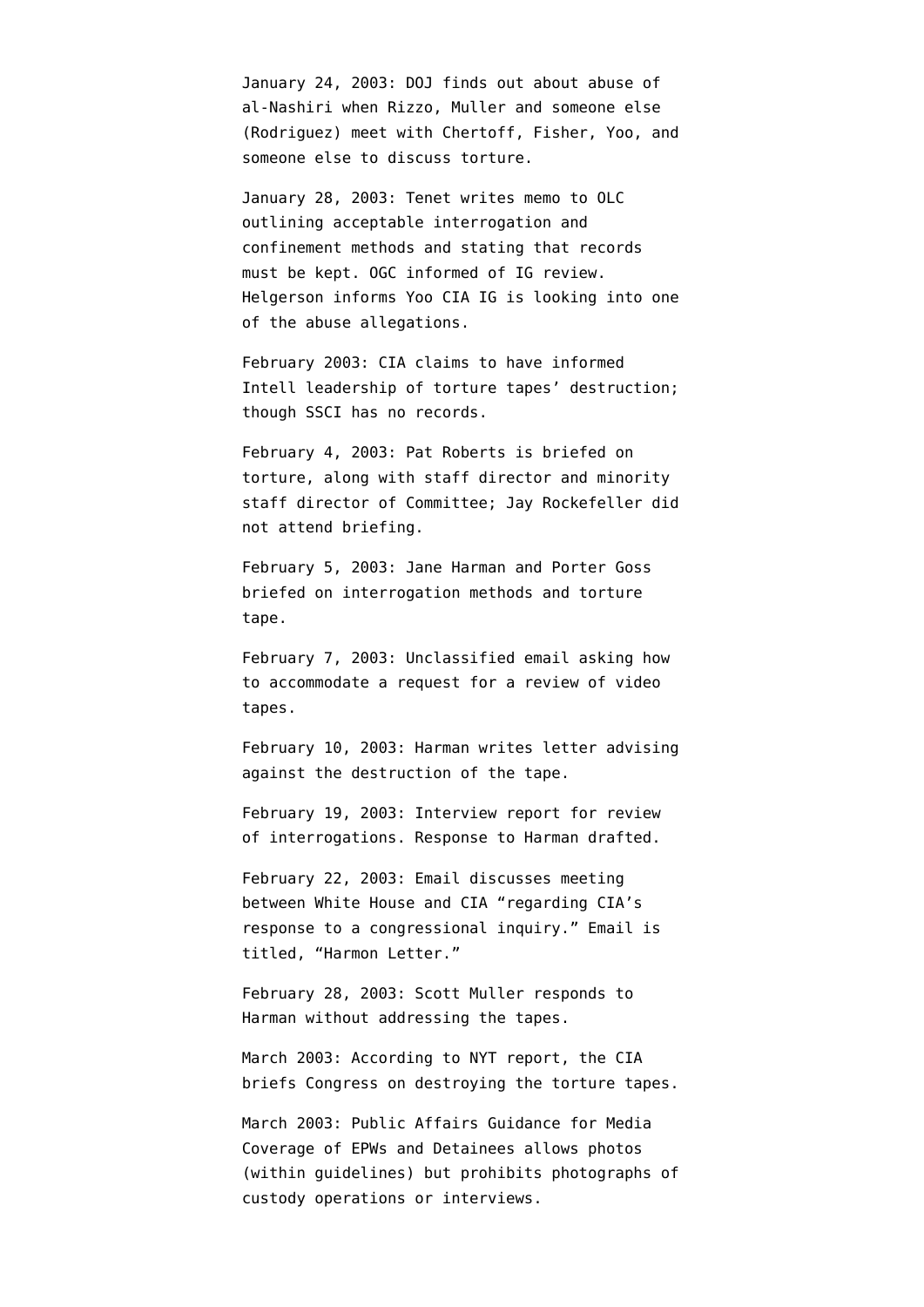March 1, 2003: Khalid Sheikh Mohammed and al-Hasawi captured.

March 3, 2003: Yoo [sends](http://judiciary.house.gov/hearings/pdf/OPRFirstReport081222.pdf) Scott Muller draft of Yoo memo–so Muller could make sure it did not detract from Bybee Memos.

March 5, 2003: Majid Khan captured.

March 6, 2003: KSM's torture [begins](http://www.washingtonpost.com/wp-dyn/content/article/2009/04/25/AR2009042503122_pf.html).

March 13, 2003: Jay Bybee leaves.

March 14, 2003: John Yoo [opinion on torture](http://www.aclu.org/pdfs/safefree/yoo_army_torture_memo.pdf), governing interrogations by DOD.

After March 2003: Roberts and Rockefeller briefed on torture.

April 2003: CIA Office of Medical Services [disseminates](http://www.aclu.org/oigreport) draft guidelines for treatment of detainees.

April 28, 2003: Legal Principles on torture hand [carried](http://www.aclu.org/torturefoia/released/082409/olcremand/2004olc17.pdf) to John Yoo.

April 29, 2003: Walid bin Attash and Ali Abdul Aziz Mohammed captured.

May 2003: Government tells Leonie Brinkema it has no interrogation tapes.

May 2003: CIA OIG [reviews](http://emptywheel.firedoglake.com/2008/01/13/cia-inspector-general-we-never-had-any-torture-tapes/) torture tapes at black site.

May 30, 2003: Yoo leaves OLC.

June 2003: DDO Guidelines [require](http://www.aclu.org/oigreport) that subject pose a continuing serious threat.

June 2003: Abdul Weil [dies](http://www.aclu.org/oigreport) after being interrogated by CIA.

June 2, 2003: Leahy writes Condi asking if detainees are treated humanely.

June 6, 2003: 9/11 Commission [requests](http://graphics8.nytimes.com/packages/pdf/national/20071222-INTEL-MEMO.pdf) "'all TDs and other reports" of intelligence information obtained from interrogations of forty named individuals from CIA, DOD, and FBI.

June 8, 2003: Bin Amin captured.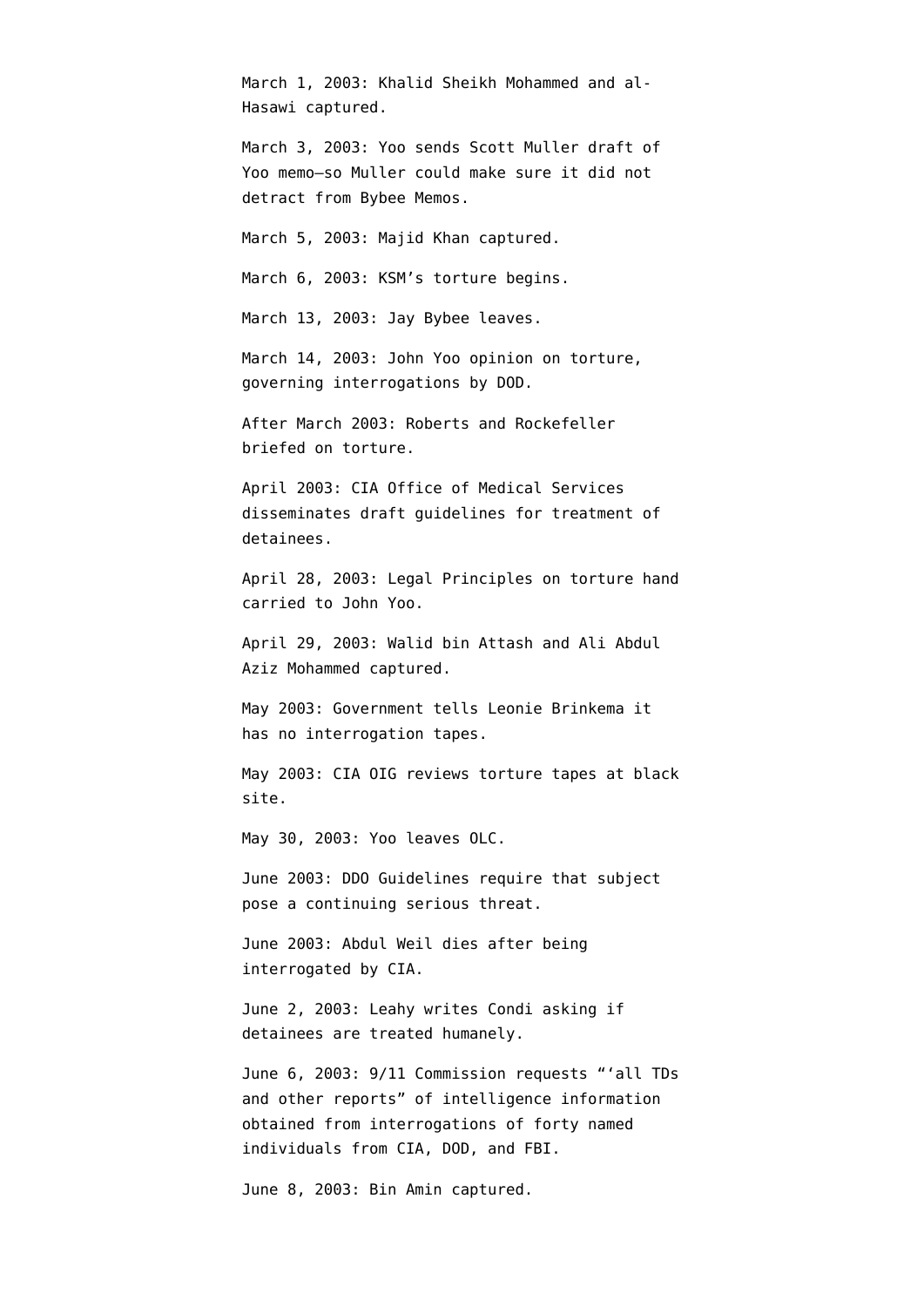June 16, 2003: Legal Principles on torture [faxed](http://www.aclu.org/torturefoia/released/082409/olcremand/2004olc19.pdf) to Pat Philbin.

June 26, 2003: In speech, Bush [says](http://web.archive.org/web/20030820132648/www.whitehouse.gov/news/releases/2003/06/20030626-3.html) we will prosecute those who torture. In response, Tenet [requests and gets](http://www.washingtonpost.com/wp-dyn/content/article/2008/10/14/AR2008101403331.html?hpid=topnews) memo approving of waterboarding–giving the program "top cover."

July 13, 2003: CIA Directorate of Intelligence, *Khalid Shaykh Muhammed: Preeminent Source on Al-Qa'ida* (July 13, 2004) [created.](http://emptywheel.firedoglake.com/2009/04/24/cheney-cherry-picks-intelligence-again/)

June 16, 2003: Referring to Legal Principles, CIA MFR [says](http://emptywheel.firedoglake.com/2009/08/25/was-john-yoo-free-lancing-when-he-approved-the-legal-principles/) was "drafted in substantial party by John Yoo." (almost certainly OGC statement)

June 20, 2003: Meeting on how to respond to Leahy inquiry, attneded by Scott Muller, Deputy WHCO David Leitsch, John Bellinger, Pat Philbin, and Whit Cobb (from DOD OGC). Philbin says treatment could be consistent with CAT. Response went out under Haynes signature.

July 2003: Goldsmith offered OLC AAG.

July 29, 2003: Tenet and Muller [meet](http://www.aclu.org/oigreport) with Cheney, Condi, Ashcroft, Acting head of OLC?, DAAG, Gonzales, and Bellinger to discuss torture. Principals reaffirmed that program was lawful. CIA claims Ashcroft reaffirmed support for program, but Ashcroft contested their description of his approval. CIA [showed](http://judiciary.house.gov/hearings/pdf/OPRFirstReport081222.pdf) the "Legal principles" slide.

August 4, 2003: 13-page cable [discussing](http://www.aclu.org/files/assets/20091120_Govt_Para_4_55_Hardcopy_Vaughn_Index.pdf) "disposition of the 92 videotapes."

August 11, 2003: Bin Lep and Hambali captured.

August 13, 2003: Rumsfeld approves plan for Mohamedou Ould Slahi including sensory deprivation and "sleep adjustment."

Mid-August 2003: CJTF HQ in Iraq [requests](http://www.aclu.org/pdfs/safefree/yoo_army_torture_memo.pdf) "wish list" of interrogation techniques, stating "we want these detainees broken."

August 31 to September 9, 2003: Major General Geoffrey Miller [ordered](http://www.npr.org/iraq/2004/prison_abuse_report.pdf) to Abu Ghraib from Gitmo.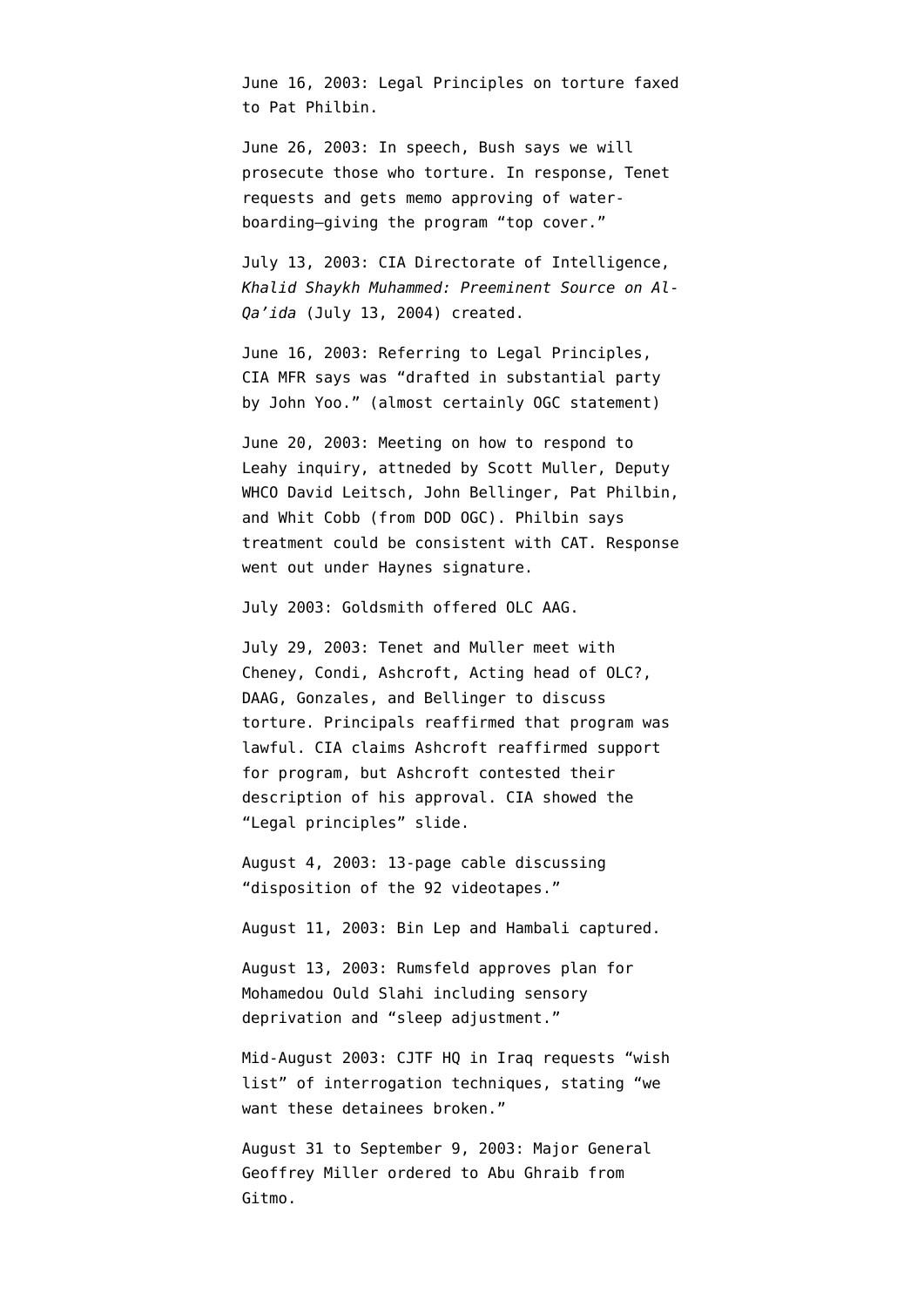September 2003: OMS [updates](http://www.aclu.org/oigreport) guidelines for detainee treatment.

September 4, 2003: Roberts and Rockefeller [briefed;](http://static1.firedoglake.com/28/files//2009/05/2009-05-06-eit-enclosure0001.pdf) presentation compared torture with other interrogation methods.

September 4, 2003: Goss and Harman [briefed](http://static1.firedoglake.com/28/files//2009/05/2009-05-06-eit-enclosure0001.pdf); presentation compared torture with other interrogation methods.

September 10, 2003: Government [refuses t](http://www.courttv.com/trials/moussaoui/091103_judge_ap.html)o let Moussaoui question Al Qaeda witnesses.

September 16, 2003: Colin Powell and Rummy briefed on torture (CIA implied Ashcroft attended but he did not).

September 22 and September 25, 2003: 9/11 discussions with CIA about interrogation process.

October 1, 2003: Hamdi petition filed with SCOTUS.

October 6, 2003: Goldsmith sworn in.

October 7, 2003: Goldsmith read into torture.

October 7, 2003: ACLU first FOIAs documents pertaining to detainee interrogations.

October 14 and 16, 2003: 9/11 Commission sends questions to CIA General Counsel Scott Muller on interrogations.

October 16, 2003: Muller writes MFR claiming he told Goldsmith about "Legal Principles" when he read him into torture on October 7.

October 31 and November 7, 2003: Response to 9/11 Commission with little new information.

November 4, 2003: Manadel al-Janabi killed in Iraq.

Fall 2003: General Sanchez visits Abu Ghraib regularly.

December 2003: Jack Goldsmith tells Rummy he will withdraw March 2003 opinion on torture.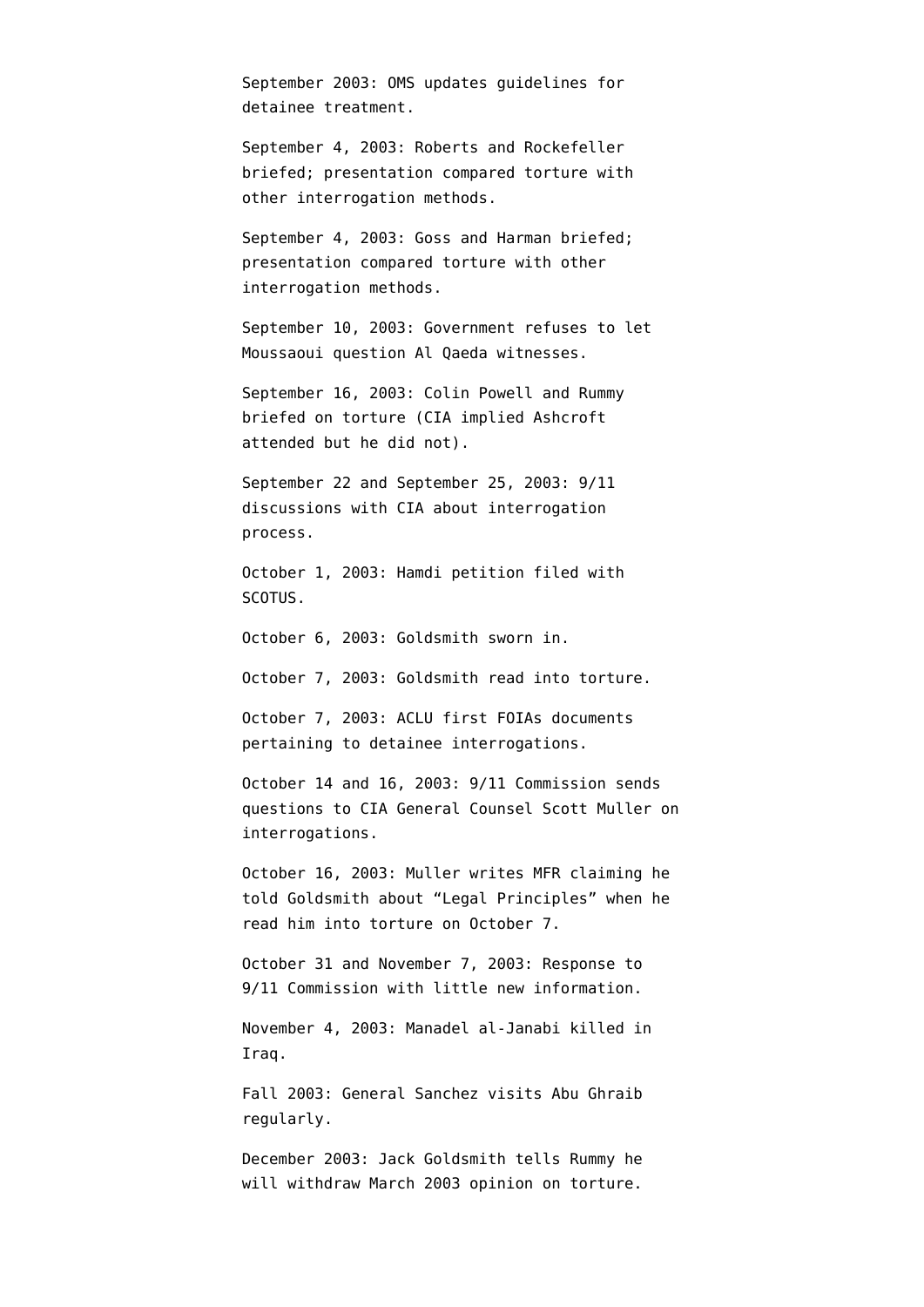December 23, 2003: 9/11 Commission requests access from Tenet to seven detainees; Tenet says no; Lee Hamilton asks for any responsive documents.

January 5, 2004: 9/11 Commission decides CIA responses inadequate.

January 9, 2004: SCOTUS [agrees](http://www.talkleft.com/story/2004/01/09/761/35284) to hear Hamdi.

January 13, 2004: Joseph Darby gives CID a CD of images of abuse. CIA IG report 44 [pages long](http://www.aclu.org/safefree/torture/40890lgl20090831.html).

January 15, 2004: Memo to Gonzales, Muller, and Steve Cambone asking for more information on interrogations.

January 15, 2004: General Craddick [receives](http://www.newyorker.com/reporting/2007/06/25/070625fa_fact_hersh) email summary of Abu Ghraib story.

January 19, 2004: General Sanchez [requests](http://www.npr.org/iraq/2004/prison_abuse_report.pdf) investigation of allegations of abuse.

January 20, 2004: Craddick and Admiral Keating receive another notice of abuse.

January 2004: General Myers learns of Abu Ghraib abuse.

January 23, 2004: Hassan Ghul captured.

January 24, 2004: FBI On Scene Commander [tells](http://www.usdoj.gov/oig/special/s0805/final.pdf) FBI Deputy Assistant Director Bald about Abu Ghraib.

January 26, 2004: After negotiations with Gonzales, Tenet, Rummy, and Christopher Wray from DOJ, 9/11 Commission accepts asking questions through intermediary.

January 31, 2004: Taguba [appointed](http://www.npr.org/iraq/2004/prison_abuse_report.pdf) to conduct investigation.

January 2004: CIA OIG Report [drafted](http://judiciary.house.gov/hearings/pdf/OPRFirstReport081222.pdf). OLC would get a copy, including CIA OGC's comments.

February 2004: Manadel al-Janadi's murder [referred](http://ccrjustice.org/files/April%202008%20release%20-%20in-parts%20Set%20A_0.pdf) to EDVA.

February 4, 2004: IG Report [drafted](http://www.aclu.org/safefree/torture/40890lgl20090831.html).

February 9, 2004: 9/11 Commission requests "all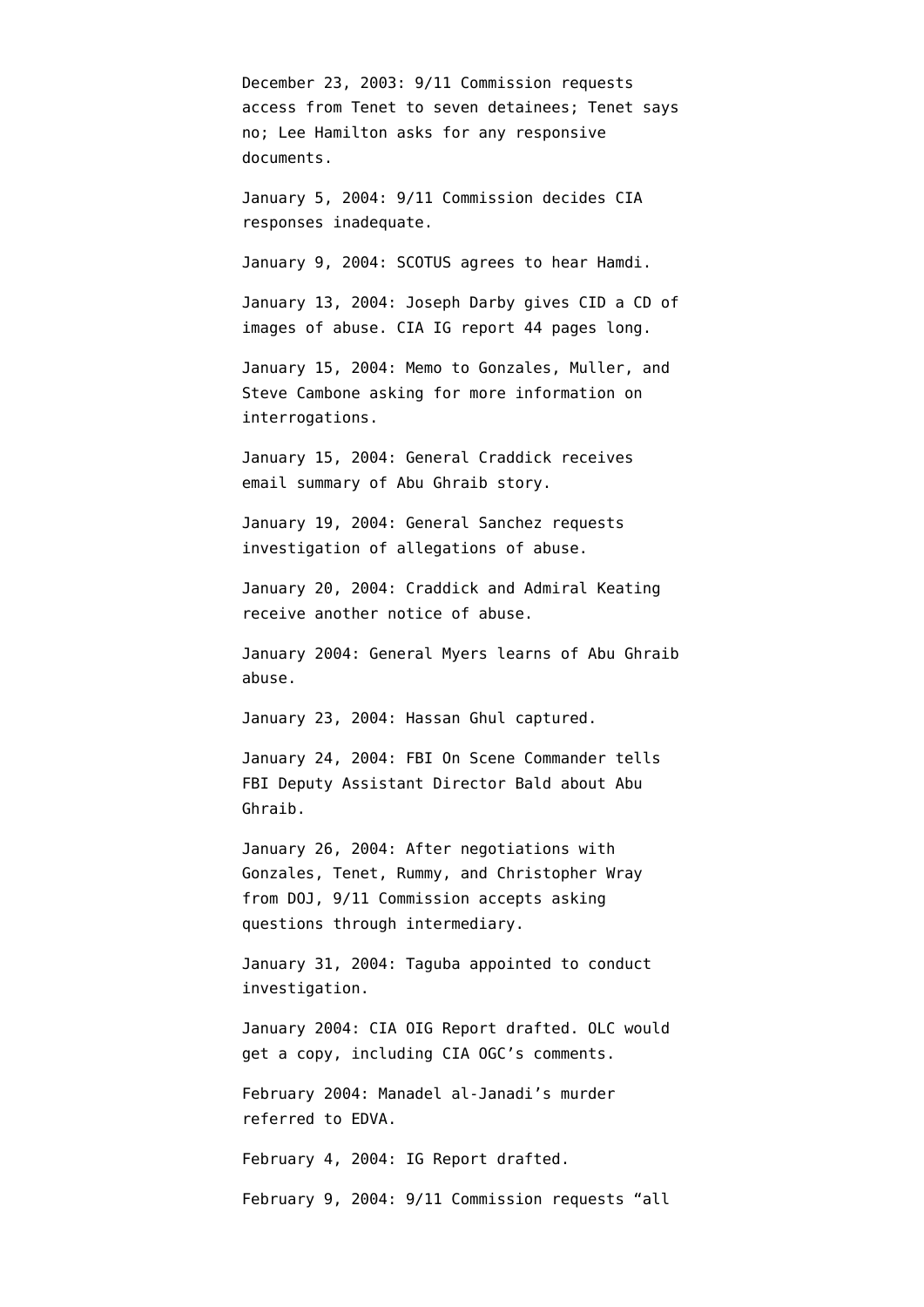TDs and reports related to the attack on the USS Cole, including intelligence information obtained from the interrogations of Abd al Rashim al Nashiri" from CIA.

February 2 to 29, 2004: Taguba's team in Iraq, conducting investigation.

February 24, 2004: CIA OGC [submits comments](http://emptywheel.firedoglake.com/2009/08/25/was-john-yoo-free-lancing-when-he-approved-the-legal-principles/) on IG Report.

March 2, 2004: Padilla interrogation. The tape of the interrogation would later disappear. Request for reaffirmation of torture approvals [faxed](http://www.aclu.org/torturefoia/released/082409/olcremand/2004olc22.pdf) to Jack Goldsmith.OPR report [reports](http://judiciary.house.gov/hearings/pdf/OPRFirstReport081222.pdf) that Muller asked for reaffirmation of Yoo letter, Bybee One, Bybee Two, and Legal Principles. Goldsmith says this was first time he had ever seen Legal Principles, that it appeared to be CIA doc.

March 9, 2004: Taguba [submits](http://www.npr.org/iraq/2004/prison_abuse_report.pdf) his report.

March 13, 2004: Goldsmith and Philbin [go to](http://judiciary.house.gov/hearings/pdf/OPRFirstReport081222.pdf) [Comey's house](http://judiciary.house.gov/hearings/pdf/OPRFirstReport081222.pdf) to tell him they'll have to withdraw the torture memo.

Late March, 2004: 60 Minutes II starts on Abu Ghraib story.

April 2004: General Miller ordered to Abu Ghraib to fix problems.

April 7, 2004 (approximately): 60 Minutes II acquires photos authenticating Abu Ghraib story.

April 12, 2004: Email [discussing](http://www.aclu.org/files/assets/20091120_Govt_Para_4_55_Hardcopy_Vaughn_Index.pdf) what would make torture tapes an official record.

Mid-April, 2004: General Myers calls Dan Rather to ask him to delay story.

Mid-April, 2004: Taguba [begins](http://www.newyorker.com/reporting/2007/06/25/070625fa_fact_hersh) to brief officers on his report ("weeks" before his May 6 meeting with Rummy).

April 23, 2004: Goldsmith [approves](http://www.aclu.org/torturefoia/released/103009/cia-olc/10.pdf) four techniques for use by DOD: "verbal strategems," "Mutt and Jeff," providing/removing reward, isolation.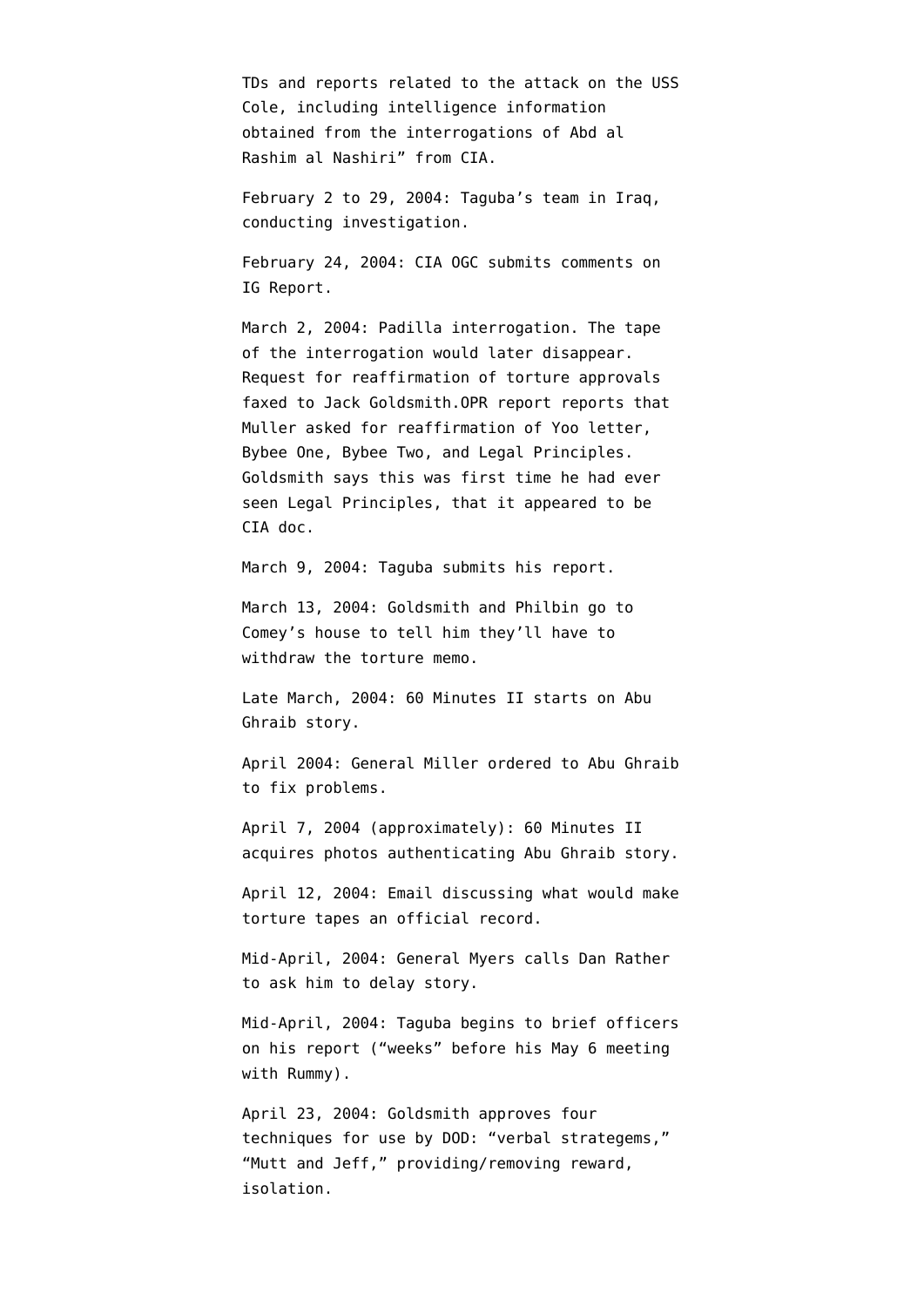April 28, 2004: Hamdi and Padilla argued before SCOTUS. Paul Clement assures the Court that we don't torture. 60 Minutes breaks [Abu Ghraib](http://www.cbsnews.com/stories/2004/04/27/60II/main614063.shtml) [story](http://www.cbsnews.com/stories/2004/04/27/60II/main614063.shtml) and proves he's wrong.

May 2004 (within days after Abu Ghraib becomes public): CIA briefing for Addington, Bellinger, and Gonzales on torture tapes.

May 6, 2004: Taguba [meets](http://www.newyorker.com/reporting/2007/06/25/070625fa_fact_hersh) with Rummy, Wolfowitz, Cambone, Myers, and others

> In the meeting, the officials professed ignorance about Abu Ghraib. "Could you tell us what happened?" Wolfowitz asked.

[snip]

"Here I am," Taguba recalled Rumsfeld saying, "just a Secretary of Defense, and we have not seen a copy of your report. I have not seen the photographs, and I have to testify to Congress tomorrow and talk about this."

May 7, 2004: Rummy testifies before Congress on Abu Ghraib.

May 7, 2004: CIA OIG [draft report](http://www.aclu.org/oigreport) on interrogation techniques.

May 2004: Muller meets with Gonzales, Addington, Bellinger, and "senior DOJ officials" about the IG report.

May 10 2004: Sy Hersh's [Abu Ghraib story.](http://www.newyorker.com/archive/2004/05/10/040510fa_fact)

May 11, 2004: Goldsmith [memorializes](http://www.aclu.org/torturefoia/released/103009/cia-olc/10.pdf) approval of four techniques for use by DOD.

May 17, 2004: OMS Guideslines on torture.

May 19, 2004: FBI [reiterates](http://www.aclu.org/torturefoia/released/103009/cia-olc/14.pdf) Agents should not be involved in coercive interrogations.

May 20, 2004: 9/11 Commission asks about Abu Zubaydah reference to Saudi prince; they get no response.

May 25, 2004: In a [letter to Helgerson,](http://www.aclu.org/torturefoia/released/082409/olcremand/2004olc26.pdf) Jack Goldsmith describes having recently received the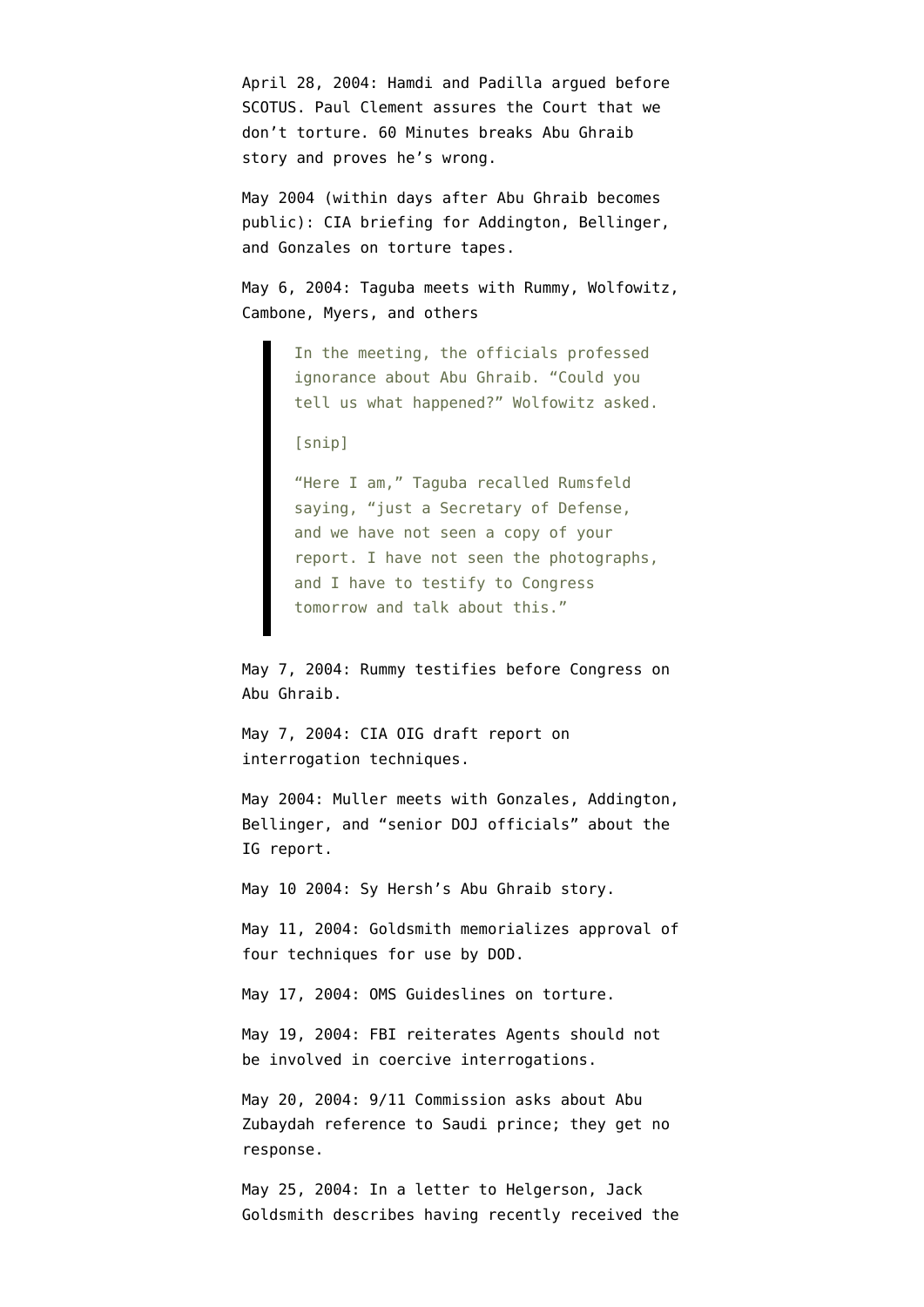IG Report from Muller.

May 27, 2004: Goldsmith [tells](http://www.aclu.org/torturefoia/released/082409/olcremand/2004olc28.pdf) Muller to stop waterboarding.

June 3, 2004: Tenet [announces](http://www.washingtonpost.com/wp-dyn/articles/A12296-2004Jun3.html) his resignation; John McLaughlin resigns as well. SOUTHCOM Commander James Hill [traces](http://armed-services.senate.gov/Publications/Detainee%20Report%20Final_April%2022%202009.pdf) source of abusive techniques used on al-Qahtani to SERE training.

June 2004: (After announcing his resignation) Tenet [requests](http://www.washingtonpost.com/wp-dyn/content/article/2008/10/14/AR2008101403331.html?hpid=topnews) more explicit approval waterboarding.

June 7, 2004: WSJ refers to March 2003 OLC opinion.

June 8, 2004: WaPo [reports](http://www.washingtonpost.com/wp-dyn/articles/A23373-2004Jun7.html) on details of Bybee Memo.

June 9, 2004: Goldsmith [speaks to](http://judiciary.house.gov/hearings/pdf/OPRFirstReport081222.pdf) Yoo about Legal Principles.

June 10, 2004: Goldsmith [writes](http://judiciary.house.gov/hearings/pdf/OPRFirstReport081222.pdf) memorandum to the files stating that Yoo vaguely remembered giving Haynes advice on torture in late 2002. Goldsmith [tells](http://www.aclu.org/torturefoia/released/082409/olcremand/2004olc29.pdf) Muller that the Legal Principles are not an opinion of OLC, demands any more request for opinions to be in writing.

June 14, 2004: Muller [writes](http://judiciary.house.gov/hearings/pdf/OPRFirstReport081222.pdf) letter to Goldsmith explaining that the Legal Principles were meant to be used with the OIG report.

June 15, 2004: Goldsmith informs Ashcroft he will withdraw Bybee Memo and resigns. This effectively leaves the CIA with no legal protection for the water-boarding it had already done.

June 16, 2004: Goldsmith [submits](http://judiciary.house.gov/hearings/pdf/OPRFirstReport081222.pdf) resignation letter, originally w/August 6 last date.

June 17, 2004: Jack Goldsmith announces his resignation.

June 18, 2004: Goldsmith [writes](http://www.aclu.org/torturefoia/released/082409/olcremand/2004olc36.pdf) Tenet telling him the IG Report mis-represents Ashcroft's statements. Goldmith [transmits](http://judiciary.house.gov/hearings/pdf/OPRFirstReport081222.pdf) comments to Helgerson, notes two areas of dispute.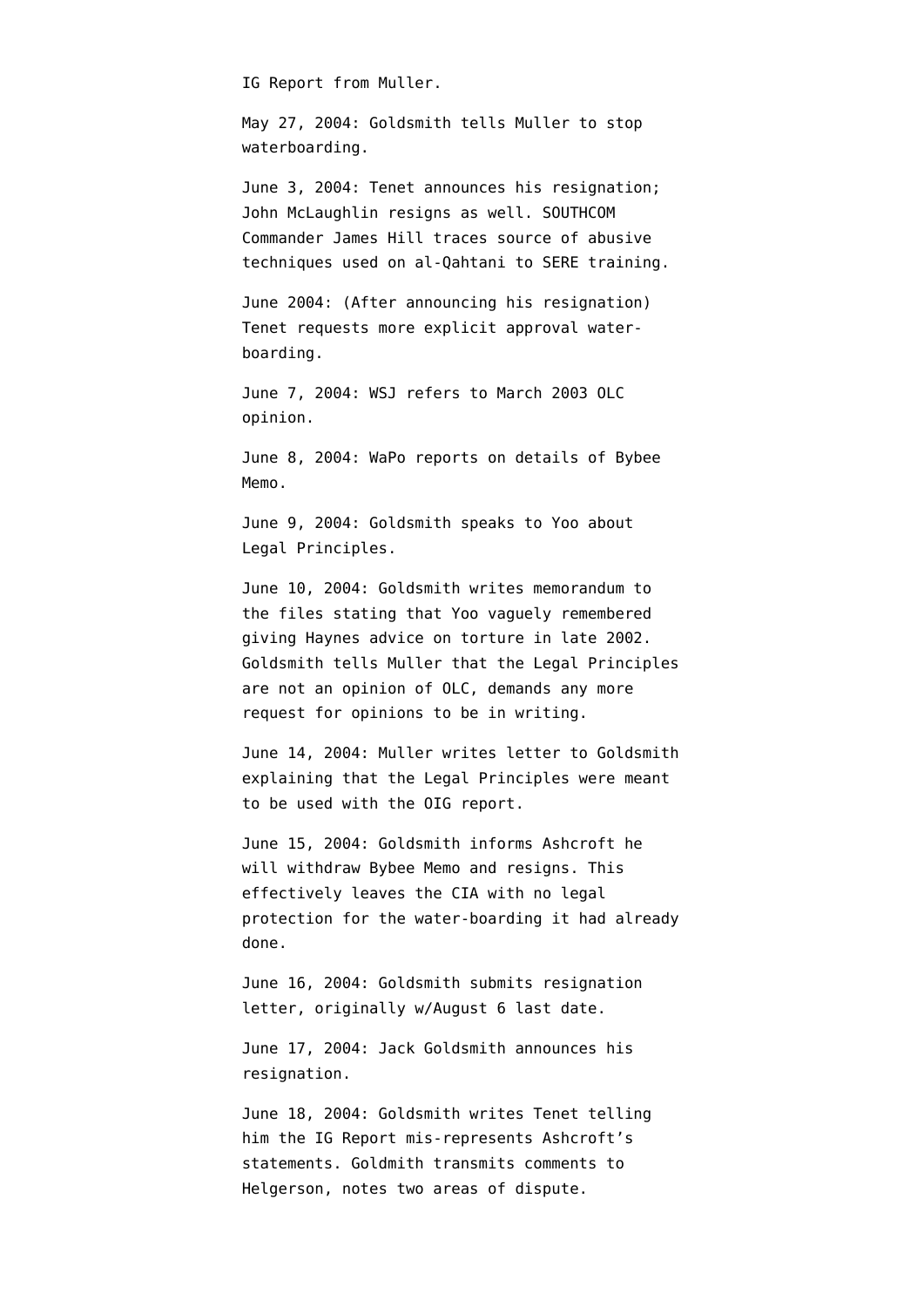June 21, 2004: Frank Wolf requests OPR investigation of Bybee Memo.

June 22, 2004: In an off-the-record briefing, Comey, Goldsmith, and Philbin renounce Bybee Memo. Rizzo [sends](http://www.aclu.org/torturefoia/released/082409/olcremand/2004olc49.pdf) Philbin copy of earlier approval from Yoo. Muller [responds](http://www.aclu.org/torturefoia/released/082409/olcremand/2004olc36.pdf) to Goldsmith saying he had forwarded the complaints to John Helgerson, but would release the IG Report that week.

June 23, 2004: Muller [transmits](http://judiciary.house.gov/hearings/pdf/OPRFirstReport081222.pdf) CIA OIG report to Roberts, Rockefeller, and staff directors, with Goldsmith's objections.

June 24, 2004: Ted Olson announces his resignation, citing frustration that he did not learn of memos justifying legal decisions.

June 28, 2004: Hamdi decision.

June 29, 2004: John McLaughlin confirms that CIA "has taken and completed all reasonable steps necessary to find the documents in its possession, custody, or control responsive" to the 9/11 Commission's formal requests and "has produced or made available for review" all such documents.

July 2004: Scott Muller [resigns](http://www.dpw.com/lawyers/bio/smuller.htm) as General Counsel of CIA.

July 2004: Principals meeting–all agree to seek new OLC memo.

July 2004: CIA briefs Roberts and Rockefeller on IG Report; CIA indicates it is determining whether program consistent with CAT.

July 2, 2004: Helgerson [responds](http://www.aclu.org/torturefoia/released/082409/olcremand/2004olc38.pdf) to Goldsmith, telling him they can't revise the Report, but will circulate corrections with the document. Bellinger, Comey, Muller meet, after which Muller [followed up](http://www.aclu.org/torturefoia/released/082409/olcremand/2004olc43.pdf) to say approved techniques included all the Bybee Memo techniques except waterboarding, and all the April 2003 DOD techniques.

July 7, 2004: Goldsmith [follows up](http://www.aclu.org/torturefoia/released/082409/olcremand/2004olc48.pdf) on July 2 conversation, making it clear this pertains to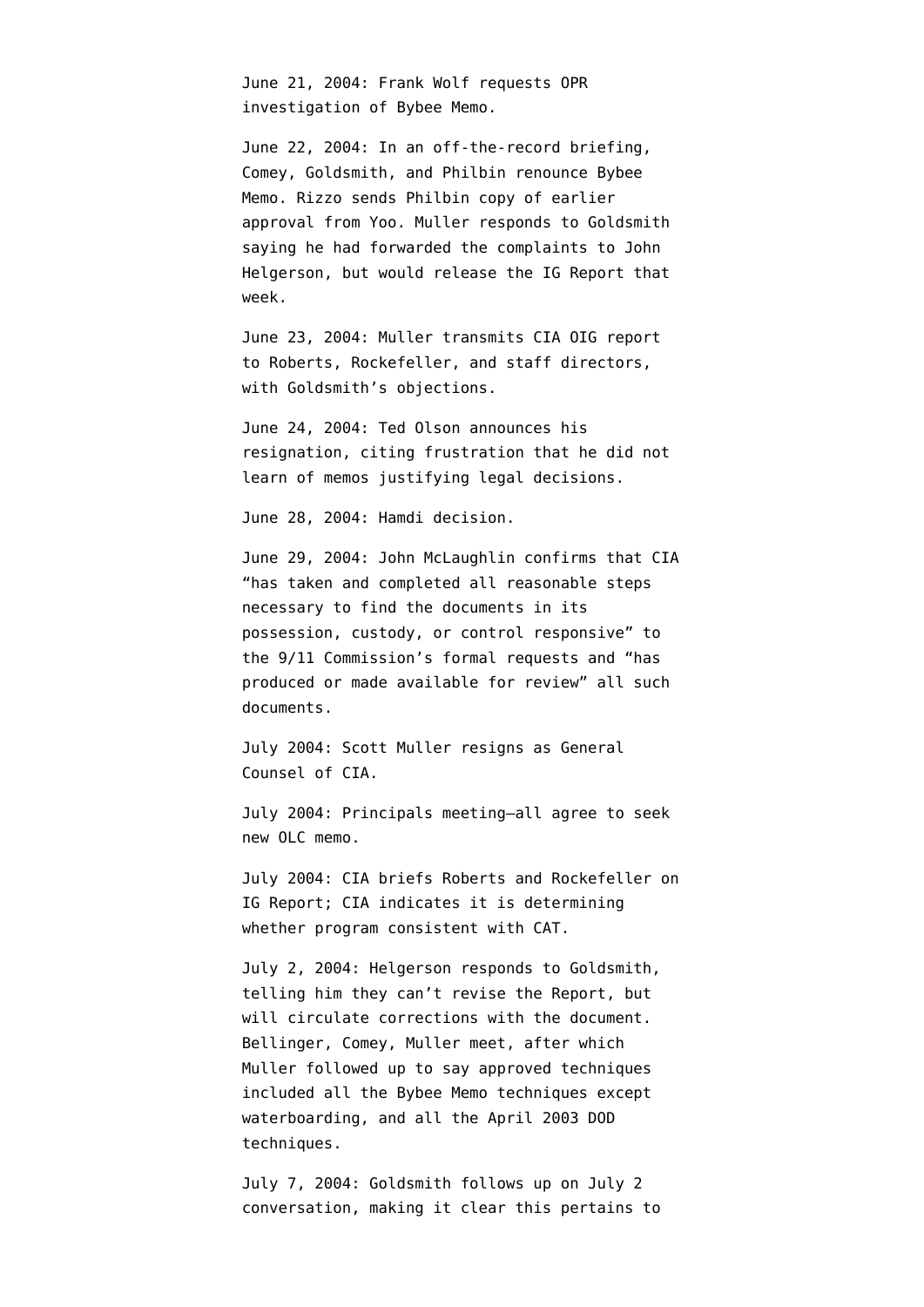specific detainee, cautioning CIA to stick to limits in documents.

July 11, 2004: Tenet's resignation effective.

mid-July 2004: CIA [gets](http://www.washingtonpost.com/wp-dyn/content/article/2008/10/14/AR2008101403331_3.html?hpid=topnews) its more detailed authorization for water-boarding.

July 13, 2004: Porter Goss and Jane Harman [briefed](http://static1.firedoglake.com/28/files//2009/05/2009-05-06-eit-enclosure0001.pdf) on IG report and legal issues.

July 14, 2004: Associate Deputy Attorney General (?) explains Senate reservation on CAT.

July 15, 2004: Pat Roberts and Jay Rockefeller [briefed](http://static1.firedoglake.com/28/files//2009/05/2009-05-06-eit-enclosure0001.pdf) on IG report and legal issues.

July 16, 2004: Last of replacement drafts of Bybee Memo.

July 17, 2004: Goldsmith [moves up](http://judiciary.house.gov/hearings/pdf/OPRFirstReport081222.pdf) resignation date to July 17.

July 20, 2004: CIA [requests](http://ccrjustice.org/files/2008-4-21%20Declaration%20of%20Ralph%20Dimaio%20-%20Exh%20A2%20-%20CIA%20docs%20released.pdf) new legal advice from OLC (13 page letter).

July 22, 2004: Ashcroft [confirms](http://emptywheel.firedoglake.com/files/28/files//2009/08/040722-ashcroft-mclaughlin.pdf) to Acting DCI McLaughlin that all techniques except waterboarding legal under CAT. Levin [refuses](http://www.aclu.org/torturefoia/released/082409/olcremand/2004olc65.pdf) to approve waterboarding without more details.

July 23 ,2004: Bradbury meets with Marhsall Jarrett on Bybee memo, asks him not to pursue investigation.

July 25, 2004: Ghailani captured.

August 4, 2004: Levin and others meet with CTC about waterboarding.

August 6, 2004: Daniel Levin [advises](http://www.aclu.org/torturefoia/released/082409/olcremand/2004olc74.pdf) that subject to reservations, CIA's use of waterboarding not illegal.

August 9, 2004: OPR asks for more information.

August 31, 2004: OPR receives more information, including materials from hard drives of those who worked on it.

September 22, 2004: Porter Goss becomes DCI.

Late September, 2004: CIA answers Levin's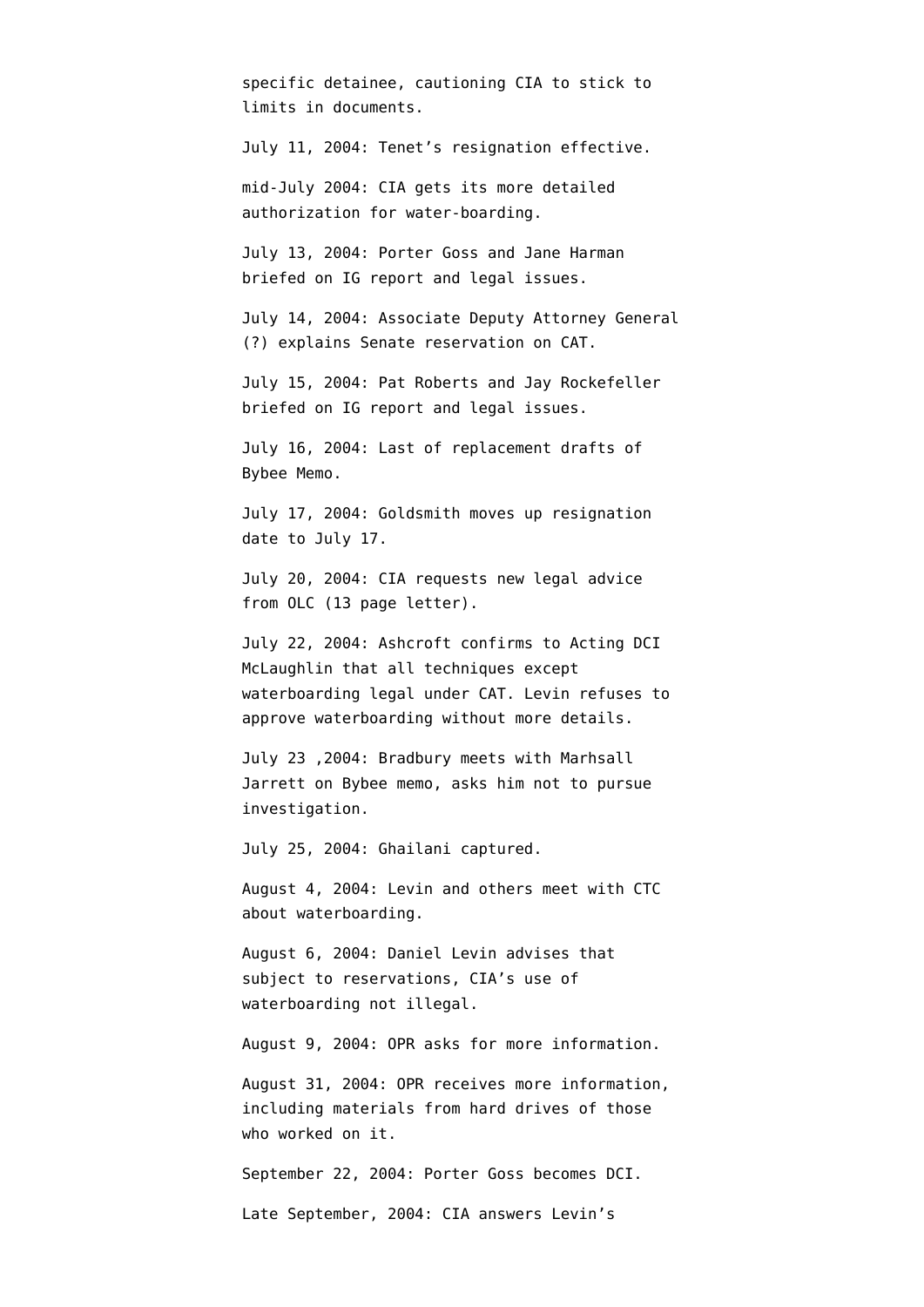questions on waterboarding, nudity, water dousing, and sleep deprivation.

October 12, 2004: CIA responds.

October 25, 2004: OPR starts investigation.

November 2004: Steven Kappes resigns; Jose Rodrigquez replaces him as Deputy Director of CIA for Operations. Rodriguez [is reported](http://news.google.com/news/url?sa=t&ct=us/0-0&fp=475a12b743eb15b6&ei=ThVaR8KsBJO4-QG0poCOAQ&url=http%3A//www.time.com/time/nation/article/0%2C8599%2C1692571%2C00.html&cid=1124562758) to be the person who ordered the terror tapes' destruction.

November 10, 2004: Two page email [chain](http://www.aclu.org/files/assets/20091120_Govt_Para_4_55_Hardcopy_Vaughn_Index.pdf) on videotapes and OIG's open investigation.

December 30, 2004: Daniel Levin writes [new](http://www.usdoj.gov/olc/18usc23402340a2.htm) [torture memo](http://www.usdoj.gov/olc/18usc23402340a2.htm) (he's the guy who waterboarded himself so he could prove it was torture); it ignores the questions about torture's compliance with the 5th, 8th, and 14th amendments under CAT.

January 2005: Abu Gonzales renounces the Bybee Memo, [sort of](http://writ.news.findlaw.com/dean/20050114.html).

January 15, 2005: CIA sends updated CMS guideliens guidelines and comments on January 8 draft of torture memo.

January 25, 2005: Crazy Pete Hoekstra and Jane Harman [briefed](http://static1.firedoglake.com/28/files//2009/05/2009-05-06-eit-enclosure0001.pdf).

February 2005: Senior CIA official provides [incomplete account](http://www.washingtonpost.com/wp-dyn/content/article/2006/05/13/AR2006051301311_pf.html) of CIA treatment of detainees at HPSCI briefing.

February 3, 2005: Gonzales confirmed.

February 4, 2005: Acting Assistant Attorney General of the OLC Daniel Levin writes to DOD General Counsel Haynes reminding him again of both Goldsmith's opinion and Philbin's testimony. He informs Haynes that the March 2003 Yoo memo has been formally withdrawn. That was his [last day](http://judiciary.house.gov/hearings/printers/110th/40743.PDF) at OLC.

February 5 to February 14, 2005: Bradbury [acting](http://judiciary.house.gov/hearings/pdf/OPRSecondReport09.pdf) AAG.

February 9, 2005: EDVA orally [declines](http://ccrjustice.org/files/April%202008%20release%20-%20in-parts%20Set%20A_0.pdf) to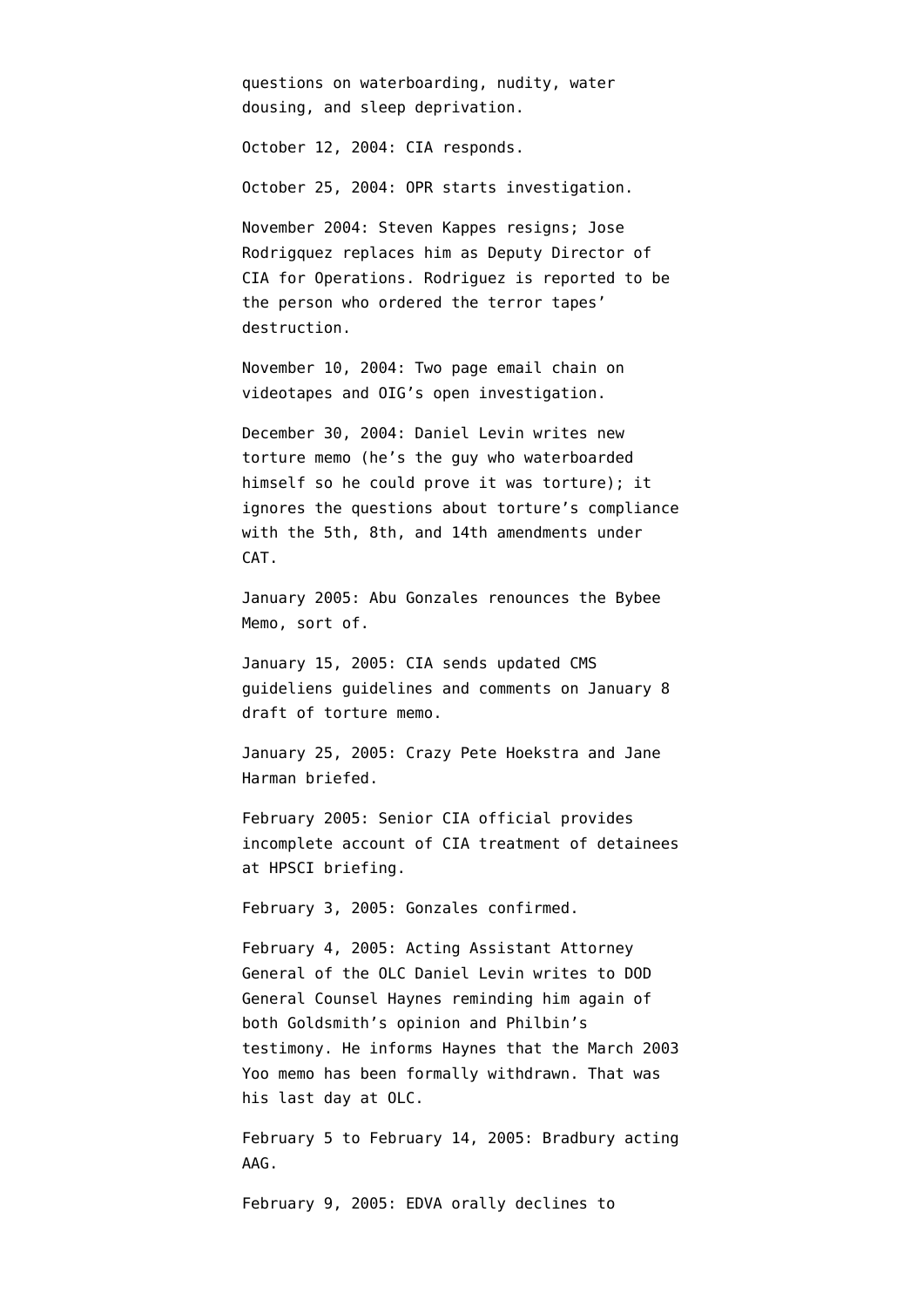prosecute al-Janabi's murder.

February 14, 2005: Gonzales sworn in.

February 22, 2005: EDVA letter [declining](http://ccrjustice.org/files/April%202008%20release%20-%20in-parts%20Set%20A_0.pdf) prosecution of Manadel al-Janabi's murder.

March 2, 2005: Memorandum for Steven G. Bradbury, Principal Deputy Assistant Attorney General, Office of Legal Counsel, from [redacted], DCI Counterterrorist Center, *Re: Effectiveness of the CIA Counterintelligence Interrogation Techniques* [created](http://stream.luxmedia501.com/?file=clients/aclu/olc_05302005_bradbury.pdf&method=dl) and [provided](http://judiciary.house.gov/hearings/pdf/OPRFirstReport081222.pdf) to OLC.

March 6, 2005: NYT [reports](http://www.nytimes.com/2005/03/06/politics/06intel.html?scp=5&sq=detainee&st=nyt) on extraordinary renditions.

March 7 2005: CIA [briefs](http://static1.firedoglake.com/28/files//2009/05/2009-05-06-eit-enclosure0001.pdf) Roberts and Rockefeller on torture.

March 8, 2005: CIA and Cheney [briefs](http://static1.firedoglake.com/28/files//2009/05/2009-05-06-eit-enclosure0001.pdf) Roberts, Rockefeller, Goss, and Harman on torture.

April 8, 2005: May 10, 2005 Bradbury memos [drafted.](http://ccrjustice.org/files/2008-4-21%20Declaration%20of%20Ralph%20Dimaio%20-%20Exh%20A1%20-%20CIA%20docs%20released.pdf)

April 15, 2005: Fax from [redacted], DCI Counterterrorist Center, *Briefing Notes on the Value of Detainee Reporting* [created](http://stream.luxmedia501.com/?file=clients/aclu/olc_05302005_bradbury.pdf&method=dl).

April 20, 2005: DOJ announces Comey's resignation.

April 22, 2005: Moussaoui pleads guilty. Comey meets with AGAG, Philbin, Bradbury.

April 26, 2005: Comey meets with Gonzales

May 2005: Jello Jay Rockefeller [writes](http://www.warandpiece.com/blogdirs/006826.html#more) to CIA IG requesting terror tape investigation materials; he doesn't receive them.

May 10, 2005: DOJ produces two memos allowing CIA to torture. ([Techniques](http://stream.luxmedia501.com/?file=clients/aclu/olc_05102005_bradbury46pg.pdf&method=dl), [Combined](http://stream.luxmedia501.com/?file=clients/aclu/olc_05102005_bradbury_20pg.pdf&method=dl))

May 25, 2005: Flanigan nominated for DAG.

May 30, 2005: DOJ [produces](http://stream.luxmedia501.com/?file=clients/aclu/olc_05302005_bradbury.pdf&method=dl) another torture memo.

June 1, 2005: Cheney CYA document [created.](http://theplumline.whorunsgov.com/wp-content/uploads/2009/04/cheney-foia.pdf)

Summer 2005: Negroponte [writes a memo](http://emptywheel.firedoglake.com/2007/12/16/isikoff-to-congress-make-sure-you-ask-for-the-negroponte-memo/) to Porter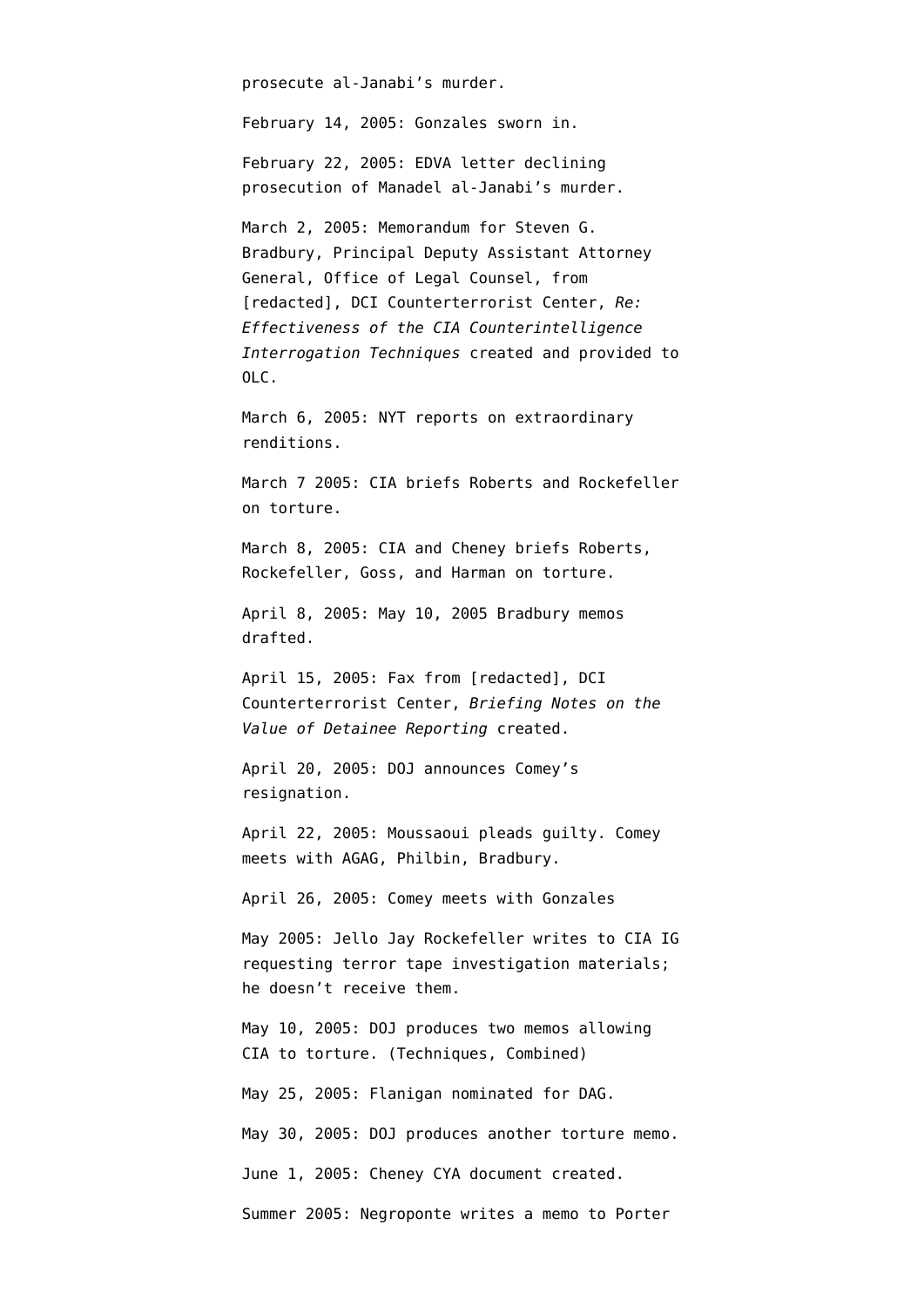Goss strongly advising him not to destroy the torture tapes.

June 2005: Senior CIA Officer [tells](http://www.washingtonpost.com/wp-dyn/content/article/2006/05/13/AR2006051301311_pf.html) SSCI the CIA does not engage in cruel or inhuman treatment.

June 23, 2005: Bradbury nominated to head OLC.

July 2, 2005: Public Affairs Guidance for High Value Individual Capture permits photographing high value detainees (within guidelines).

July 21, 2005: House passes revised version of PATRIOT Act.

July 28, 2005: CIA's attorney [provides](http://www.aclu.org/files/assets/20091120_Govt_Para_4_55_Hardcopy_Vaughn_Index.pdf) "his client" opinion "regarding DNI's position [regarding] the destruction" of the torture tapes.

July 30, 2005: Senate passes revised version of PATRIOT Act.

July 21, 2005: Cheney [attempts](http://www.washingtonpost.com/wp-dyn/content/article/2005/07/22/AR2005072201727.html) to persuade McCain and others not to restrict detention policies.

> The Bush administration in recent days has been lobbying to block legislation supported by Republican senators that would bar the U.S. military from engaging in "cruel, inhuman or degrading treatment" of detainees, from hiding prisoners from the Red Cross, and from using interrogation methods not authorized by a new Army field manual.

August 1, 2005: 101st Airborne Division Detention SOP states that "detainees will not be photographed, humiliated or placed in positions with sexual overtones." Division General Order Number 1 (not clear if this is part of the SOP or not) prohibits soldiers taking photographs of detainees unless conducted pursuant to official duties, which include, intelligence gathering and official investigations." [my emphasis]

August 15, 2005: Comey's Farewell Address.

October 2005: Bradbury notes in QFR that we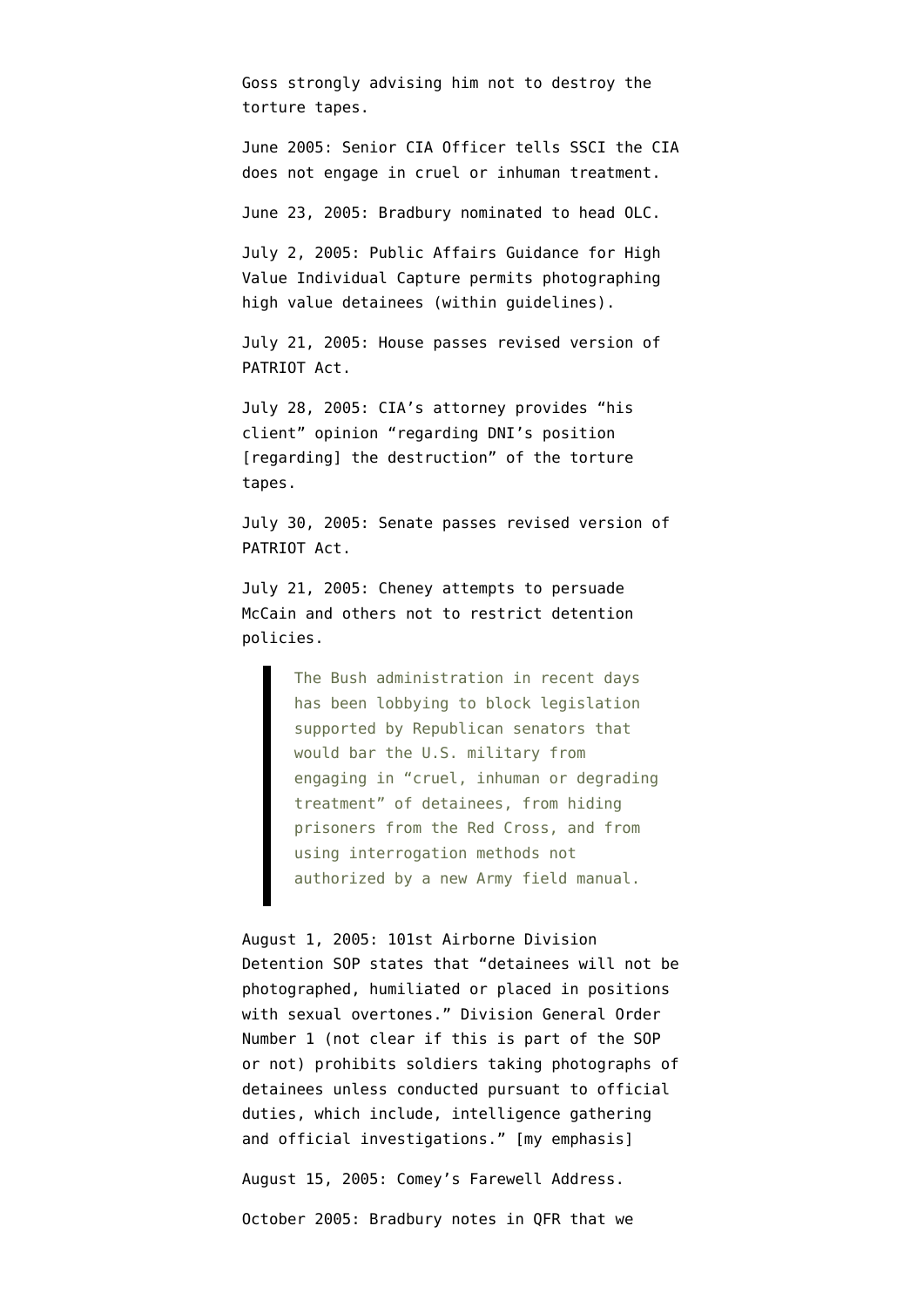abide by Article 16.

October 5, 2005: McCain's Detainee Treatment Act [passes](http://www.senate.gov/legislative/LIS/roll_call_lists/roll_call_vote_cfm.cfm?congress=109&session=1&vote=00249) Senate; it prohibits cruel and unusal treatment for all detainees and makes the Army Field Manual the standard for all DOD detainees.

October 7, 2005: Tim Flanigan withdraws from consideration for DAG.

October 18, 2005: Ted Stevens and Thad Cochran [briefed](http://static1.firedoglake.com/28/files//2009/05/2009-05-06-eit-enclosure0001.pdf) on torture; they were two of just 9 Senators who opposed DTA and both had already been named as conferees on bill.

October 20, 2005: The week before the House and Senate meet to resolve the bill, Cheney makes a [third attempt](http://www.washingtonpost.com/wp-dyn/content/article/2005/10/24/AR2005102402051.html) to convince McCain not to restrict the use of torture, which McCain again rejects.

October 26, 2005: CIA OIG [sends](http://ccrjustice.org/files/April%202008%20release%20-%20in-parts%20Set%20A_0.pdf) report on Manadel al-Janabi's death to EDVA.

Late October, 2005: McCain [briefed](http://static1.firedoglake.com/28/files//2009/05/2009-05-06-eit-enclosure0001.pdf) on torture–probably on October 20, 2005 meeting with Goss and Cheney.

October 22, 2005: USCENTCOM Policy Prohibiting Photographing or Filming Detainees … or Posting Visual Images Depicting Human Casualties prohibits photographing or filming detainees as well as the possession, distribution, transfer or position … of visual images depicting detainees." [my emphasis]

October 22, 2005: Paul McNulty–whose ED VA USA Office oversaw Moussaoui prosecution–nominated to be Deputy Attorney General.

October 31, 2005: Bill Frist [briefed](http://static1.firedoglake.com/28/files//2009/05/2009-05-06-eit-enclosure0001.pdf) on torture. November 1, 2005: Bill Frist [briefed](http://static1.firedoglake.com/28/files//2009/05/2009-05-06-eit-enclosure0001.pdf) on torture. November 1, 2005: Dana Priest [reveals](http://www.washingtonpost.com/wp-dyn/content/article/2005/11/01/AR2005110101644.html) the use of black sites in Europe. In response, CIA starts moving detainees from the countries in question.

November 3, 2005: Leonie Brinkema inquires whether govt has video or audio tapes of interrogations. CIA IG Report on Manadel al-Janabi's death [completed.](http://ccrjustice.org/files/April%202008%20release-in-parts%20Set%20F_0.pdf)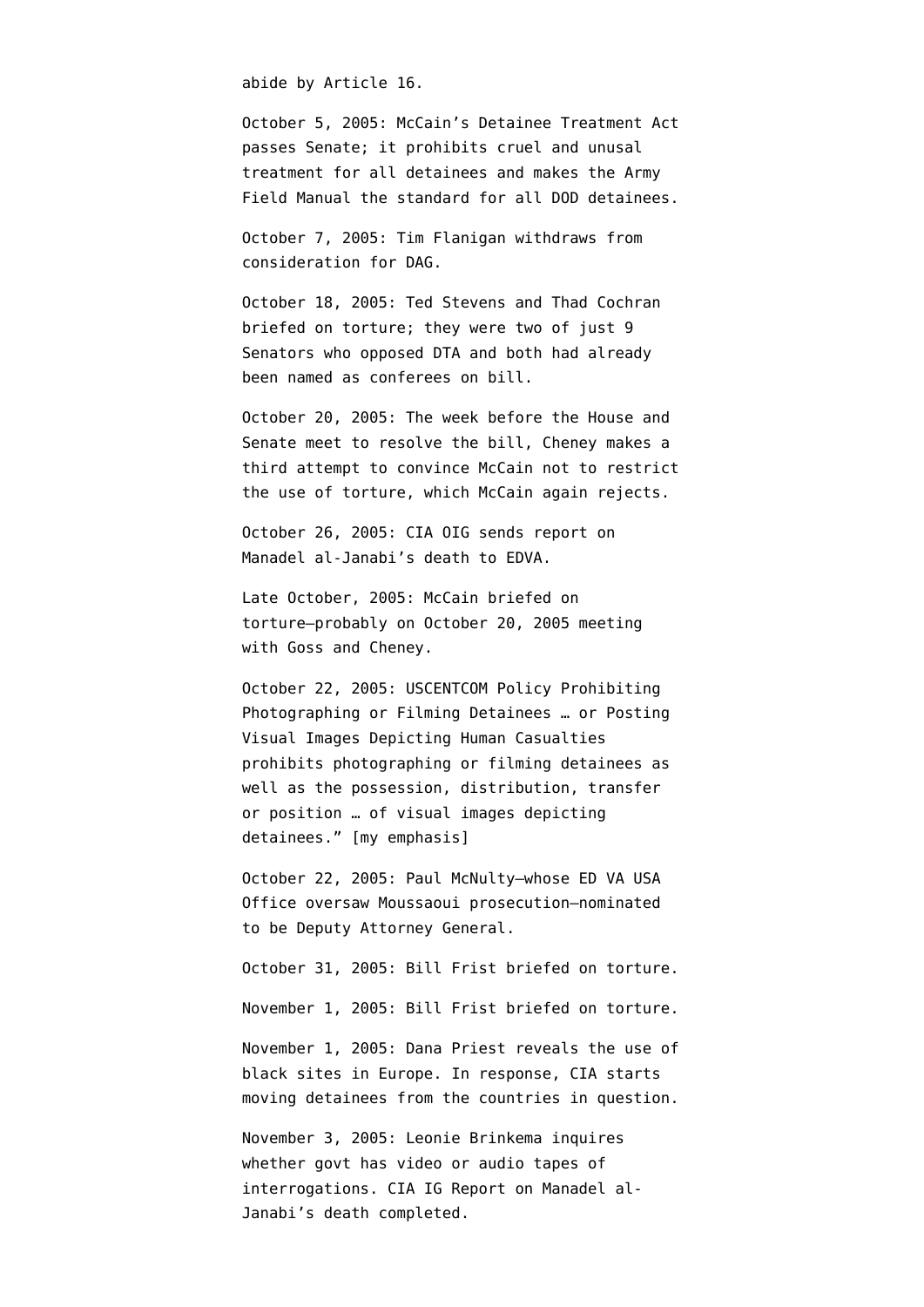November 4, 2005: Member of Congress [writes](http://ccrjustice.org/files/2008-4-21%20Declaration%20of%20Ralph%20Dimaio%20-%20Exh%20A3%20-%20CIA%20docs%20released.pdf) four page letter to CIA IG.

November 7, 2005: Detention Operations at Multinational Corps-Iraq prohibits coalition and Iraqi forces from photographing detainees.

November 8, 2005: CIA [requests](http://www.aclu.org/files/assets/20091120_Govt_Para_4_55_Hardcopy_Vaughn_Index.pdf) permission to destroy torture tapes. CIA [reaffirms](http://www.nytimes.com/2005/11/09/politics/09detain.html?pagewanted=1) March 2005 statement that all interrogation methods are lawful. Duncan Hunter [briefed](http://static1.firedoglake.com/28/files//2009/05/2009-05-06-eit-enclosure0001.pdf) on torture. Pete Hoekstra [briefed](http://static1.firedoglake.com/28/files//2009/05/2009-05-06-eit-enclosure0001.pdf) on torture.

November 9, 2005: CIA [confirms](http://www.aclu.org/files/assets/20091120_Govt_Para_4_55_Hardcopy_Vaughn_Index.pdf) destruction of torture tapes. [Doug Jehl article](http://www.nytimes.com/2005/11/09/politics/09detain.html?pagewanted=1) on spring 2004 CIA IG report on interrogation methods appears.

November 10, 2005: CIA attorney [sends](http://www.aclu.org/files/assets/20091120_Govt_Para_4_55_Hardcopy_Vaughn_Index.pdf) email to CIA officers discussing torture tape destruction.

November 14, 2005: Govt tells Brinkema it has no audio or video tapes.

November 22, 2005: DOJ [brings charges](http://www.washingtonpost.com/wp-dyn/content/article/2005/11/22/AR2005112201061.html) against Padilla, avoiding an imminent hearing on the case before SCOTUS.

November 25, 2005: 3-page email chain [providing](http://www.aclu.org/files/assets/20091120_Govt_Para_4_55_Hardcopy_Vaughn_Index.pdf) background information on torture tape destruction.

December 2005: Condi and Hadley states US policy accords with Article 16.

December 13, 2005: The Army [approves](http://select.nytimes.com/search/restricted/article?res=F00B15FC34550C778DDDAB0994DD404482) new Field Manual, which seems to push the limits intended by McCain's amendment.

December 14, 2005: PATRIOT Act reauthorization comes out of conference.

December 16, 2005: Risen and Lichtblau's first story on the NSA domestic spy program. Cheney provides emergency briefings on program. PATRIOT Act reauthorization defeated in Senate.

December 19, 2005: The House passes the Conference Report on McCain torture bill.

December 20, 2005: The Administration writes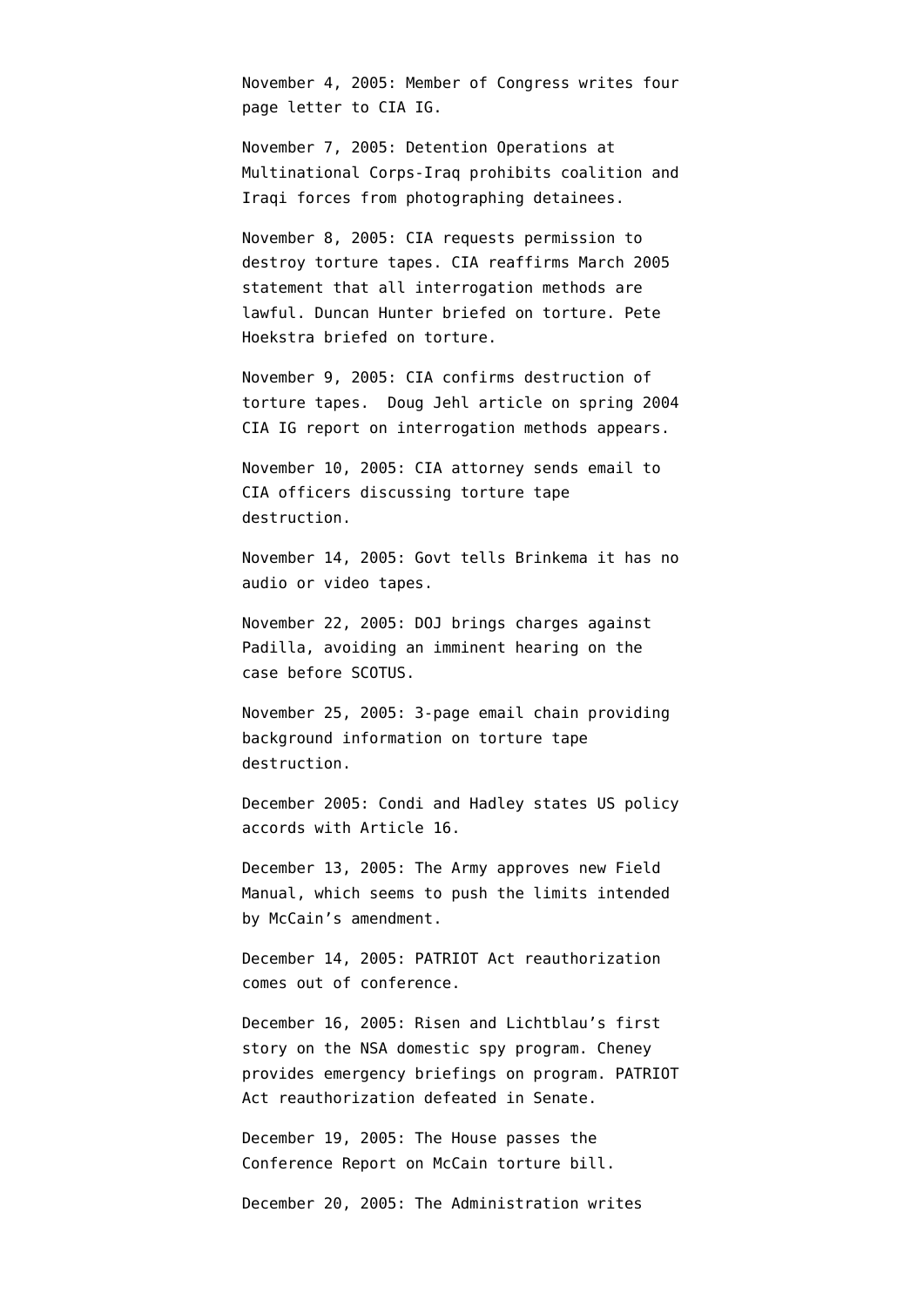document clarifying its policy on photographing detainees.

December 21, 2005: The Senate passes the Conference Report on McCain torture bill.

December 2005: Porter Goss [writes](http://www.nytimes.com/2009/05/04/us/politics/04detain.html?hp=&pagewanted=all) memo refusing to torture anymore without a new DOJ approval.

December 22, 2005: House passes one month extension of PATRIOT Act.

December 30, 2005: President Bush signs the Appropriations Bill, issuing a [signing statement](http://www.whitehouse.gov/news/releases/2005/12/20051230-8.html) "interpreting" the McCain amendment.

Christmas break, 2005-2006: Hadley [calls](http://www.nytimes.com/2009/05/04/us/politics/04detain.html?hp=&pagewanted=all) Goss to try to get him to back off memo.

April 20, 2006: Mary McCarthy fired from CIA, purportedly for leaking to Dana Priest.

May 4, 2006: Moussaoui sentenced to life in prison.

May 5, 2006: Porter Goss resigns as DCI; General Michael Hayden replaces him.

June 29, 2006: Hamdan v. Rumsfeld rules Article 3 applies to al Qaeda.

Summer 2006: Condi [wins](http://www.nytimes.com/2009/05/04/us/politics/04detain.html?hp=&pagewanted=all) argument to move high value detainees to Gitmo.

July 11, 2006: Roberts and Rockefeller [briefed](http://static1.firedoglake.com/28/files//2009/05/2009-05-06-eit-enclosure0001.pdf) on "potential to revive use of the [torture] program."

July 24, 2006: Steven Kappes returns to CIA as Deputy Director.

August 2006: Opinions on Detainee Treatment Act, "interpretation" of Common Article 3, both on confinement.

September 6, 2006: Bush [admits to](http://www.whitehouse.gov/news/releases/2006/09/20060906-3.html) secret detention program for High Value Detainees. All members of SSCI [obtain](http://intelligence.senate.gov/pdfs/olcopinion.pdf) access to CIA IG Report and Bybee II Opinion. Hayden [briefs](http://static1.firedoglake.com/28/files//2009/05/2009-05-06-eit-enclosure0001.pdf) Frist and Reid. Hayden [briefs](http://static1.firedoglake.com/28/files//2009/05/2009-05-06-eit-enclosure0001.pdf) Jane Harman. Hayde [briefs](http://static1.firedoglake.com/28/files//2009/05/2009-05-06-eit-enclosure0001.pdf) full SSCI committee (less Ron Wyden). Hayden [briefs](http://static1.firedoglake.com/28/files//2009/05/2009-05-06-eit-enclosure0001.pdf) full HPSCI (Mike Rogers did not attend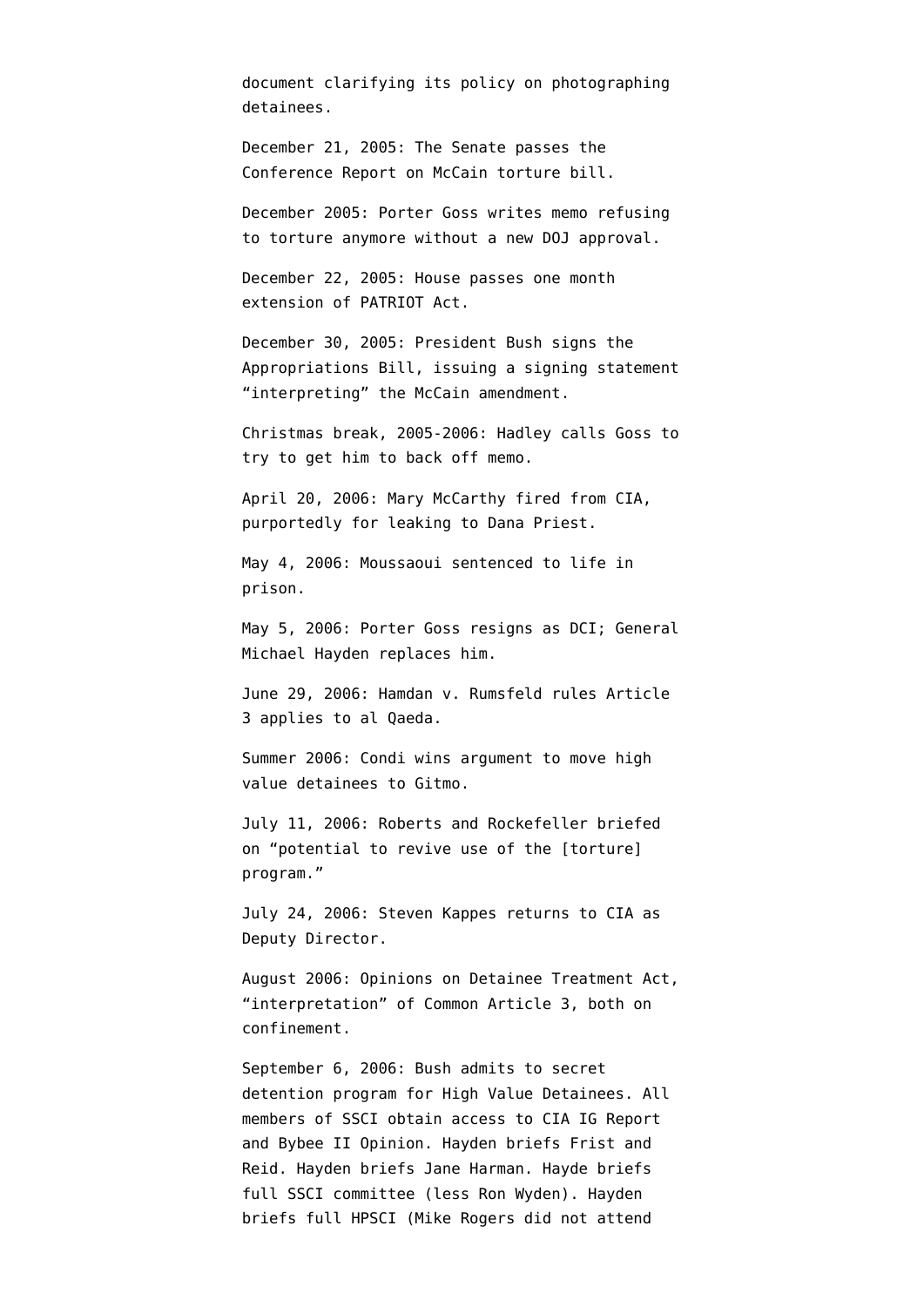second briefing).

September 19, 2006: Bill Young and John Murtha [briefed](http://static1.firedoglake.com/28/files//2009/05/2009-05-06-eit-enclosure0001.pdf) (Murtha not present for torture techniques discussion).

October 6 to 10, 2006: ICRC visits High Value Detainees at Gitmo.

October 17, 2006: The Military Commissions Act signed into law.

November 2006: CIA [claims](http://www.warandpiece.com/blogdirs/006826.html#more) SSCI was informed the Al Qaeda torture tapes were destroyed; SSCI claims it has no records to back that claim.

November 16, 2006: CIA [briefs](http://static1.firedoglake.com/28/files//2009/05/2009-05-06-eit-enclosure0001.pdf) most of SSCI (Roberts, DeWine, Rockefeller, Bayh, Bond, Chambliss, Feingold, Feinstein, Levin, Lott, Mikulski, Warner).

November 16, 2006: CIA [briefs](http://static1.firedoglake.com/28/files//2009/05/2009-05-06-eit-enclosure0001.pdf) HPSCI on torture.

December 4 to 14, 2006: ICRC makes second visit to High Value Detainees.

December 19, 2006: Hayden [briefs](http://static1.firedoglake.com/28/files//2009/05/2009-05-06-eit-enclosure0001.pdf) Silvestre Reyes.

February 9, 2007: Bellinger [writes](http://judiciary.house.gov/hearings/pdf/OPRFirstReport081222.pdf) State's objections to torture.

February 14, 2007: ICRC [completes](http://www.google.com/url?sa=t&source=web&ct=res&cd=1&url=http%3A%2F%2Fwww.nybooks.com%2Ficrc-report.pdf&ei=doXzSYaHCOCLtge098yuDw&usg=AFQjCNHXMJ6SZ1Q3LiiwnXFpNKw-jYnAiA) report on 14 High Value Detainees.

February 19, 2007: Bradbury letter [challenges](http://judiciary.house.gov/hearings/pdf/OPRFirstReport081222.pdf) Bellinger's objections.

March 9, 2007: Padilla attorneys reveal March 2, 2004 tape missing.

March 14, 2007: Hayden [briefs](http://static1.firedoglake.com/28/files//2009/05/2009-05-06-eit-enclosure0001.pdf) HPSCI.

April 12, 2007: CIA [briefs](http://static1.firedoglake.com/28/files//2009/05/2009-05-06-eit-enclosure0001.pdf) ICRC Report on torture to most of SSCI (Rockefeller, Bond, Levin, Feinstein, Burr, Hatch, Warner, Feingold, Chambliss, Nelson).

May 15, 2007: DoD [issues](http://www.salon.com/news/feature/2007/06/21/cia_sere/print.html) document preservation order for documents relating to Jessen Mitchell.

June 19, 2007: John Rizzo nomination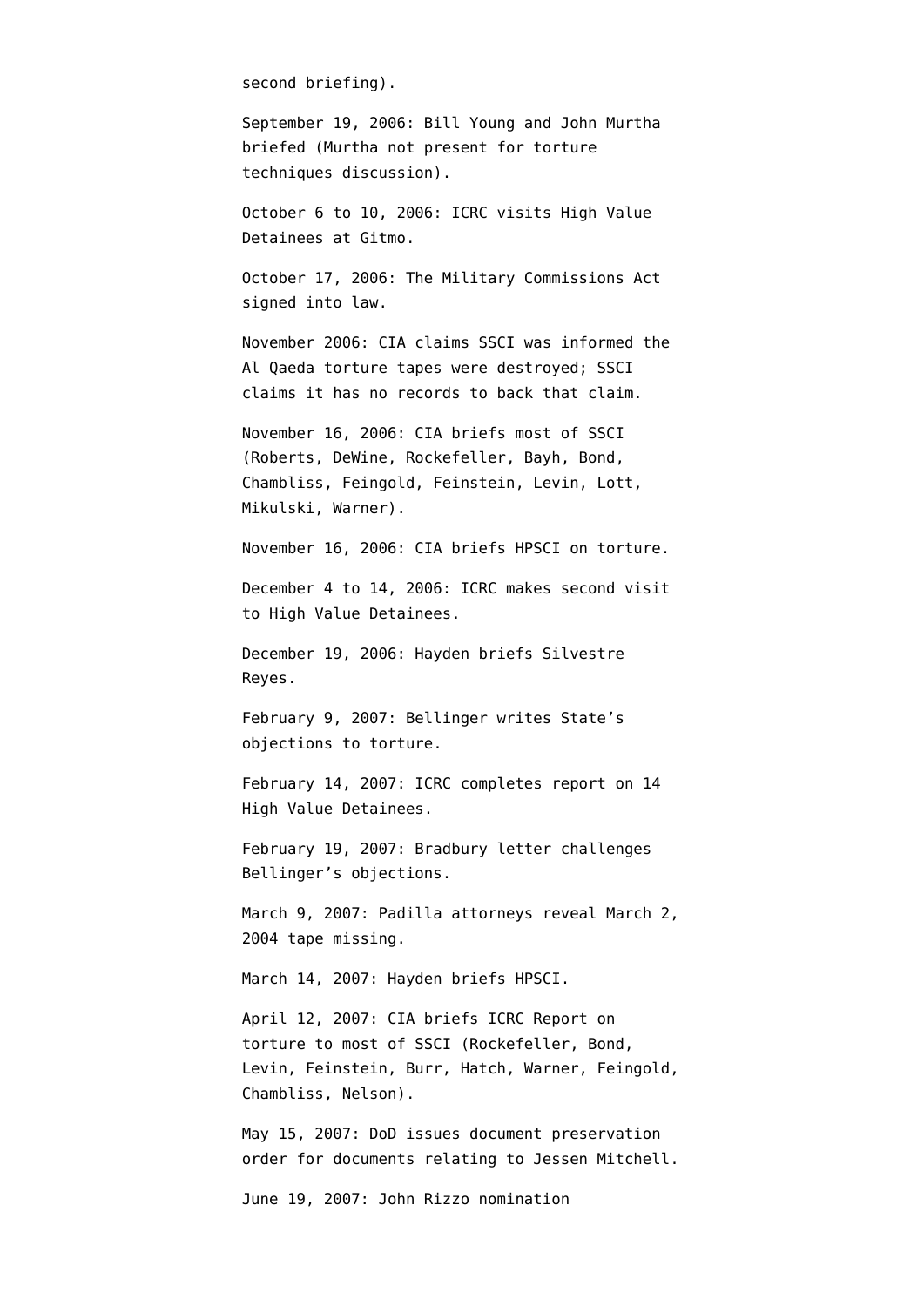hearing–[briefs](http://static1.firedoglake.com/28/files//2009/05/2009-05-06-eit-enclosure0001.pdf) torture to Rockefeller, Bond, Bayh, Feingold, Feinstein, Levin, Snowe, Warner, Whitehouse, Wyden.

July 2007: EO 13440 interprets Common Article 3. OLC issues legal opinion analyzing torture. Does not include analysis of anti-torture statute but refers to May 2005 opinions. Does not address waterboarding.

July 20, 2007: OLC [opinion](http://www.aclu.org/torturefoia/released/082409/olc/2007%20OLC%20opinion%20on%20Interrogation%20Techniques.pdf) on enhanced techniques.

August 2, 2007: SSCI [hearing](http://static1.firedoglake.com/28/files//2009/05/2009-05-06-eit-enclosure0001.pdf) on EO 13440, Common Article 3. (Rockefeller, Bond, Chambliss, Feingold, Feinstein, Levin, Mikulski, Nelson, Snowe, Wyden, Warner.

August 29, 2007: OPR first gets copies of Combined and CAT memos.

September 13, 2007: In the course of a different national security matter, CIA [discovers](http://graphics8.nytimes.com/packages/pdf/world/20071207_intel_letter.pdf) interrogation tapes not disclosed during the Moussaoui trial.

September 14, 2007: CIA [announces](http://www.nytimes.com/2007/09/15/washington/15cia.html) Michael Sulick will return to lead Directorate of Operations.

September 17, 2007: Michael Mukasey, who signed off on a warrant based on the torture testimony of Abu Zubaydah, nominated to be Attorney General.

September 25, 2007: John Rizzo's nomination to be CIA General Counsel [withdrawn.](http://www.msnbc.msn.com/id/20979794/) Two page email, with attachments, [discussing](http://www.aclu.org/files/assets/20091120_Govt_Para_4_55_Hardcopy_Vaughn_Index.pdf) the review and disposition of 3video tapes.

September 30, 2007: Jose Rodriguez (purported to be the person that ordered the destruction of the tapes) retires.

October 5, 2007: Email between CIA officers [granting](http://www.aclu.org/files/assets/20091120_Govt_Para_4_55_Hardcopy_Vaughn_Index.pdf) approval to destroy tapes.

October 11, 2007: Michael Hayden [announces](http://www.nytimes.com/2007/10/11/washington/12intel.html) [investigation](http://www.nytimes.com/2007/10/11/washington/12intel.html) into CIA's IG, John Helgerson. Hayden [discusses](http://static1.firedoglake.com/28/files//2009/05/2009-05-06-eit-enclosure0001.pdf) "number of detainees subjected to" torture with John Murtha.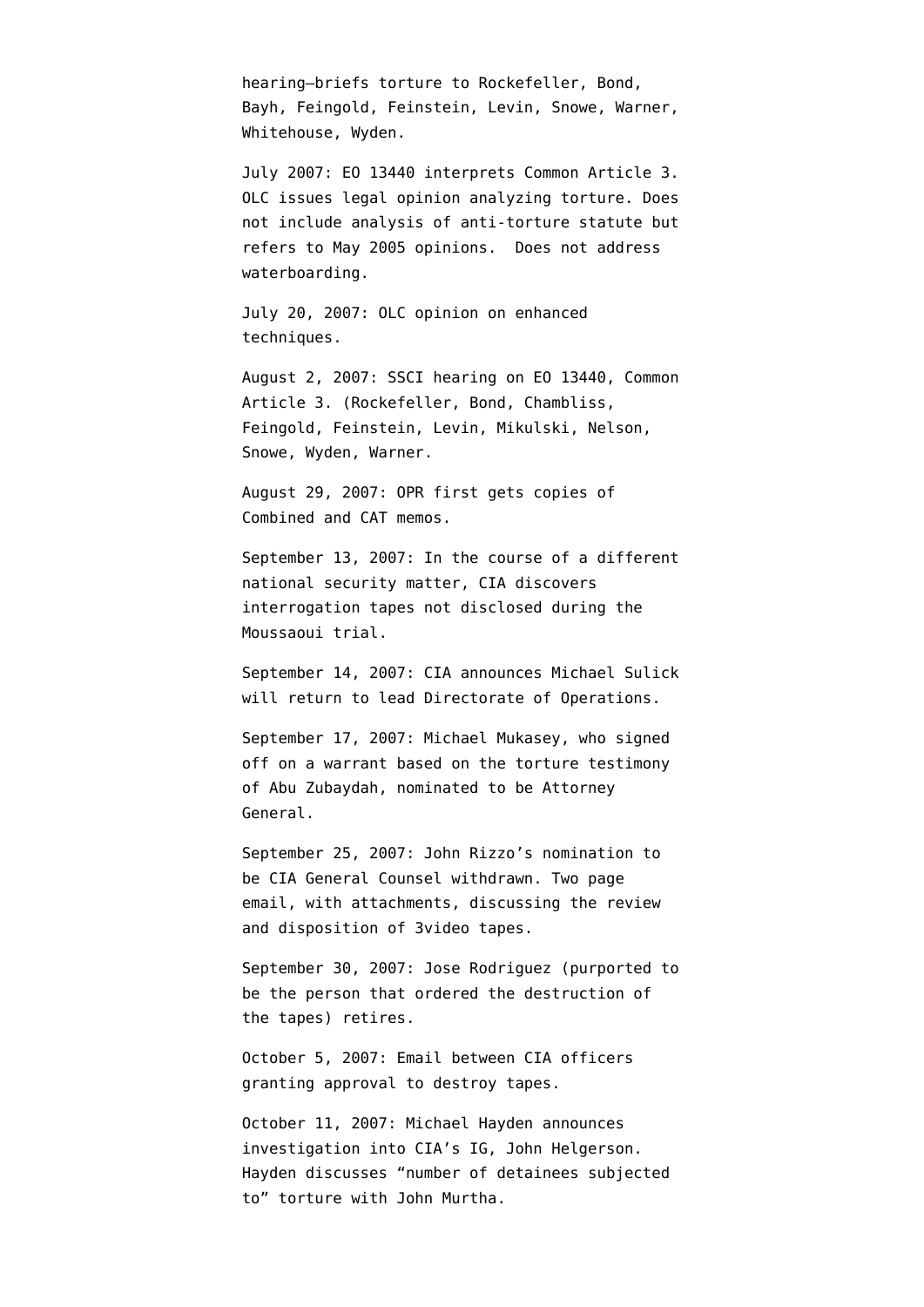October 25, 2007: DOJ [informs](http://graphics8.nytimes.com/packages/pdf/world/20071207_intel_letter.pdf) Leonie Brinkema that they've discovered three interrogation tapes.

November 2, 2007: Cheney Counsel Shannen Coffin [leaves](http://www.usnews.com/blogs/news-desk/2007/11/1/cheney-lawyer-is-leaving.html), with little notice.

November 9, 2007: Bill Nelson [briefed](http://static1.firedoglake.com/28/files//2009/05/2009-05-06-eit-enclosure0001.pdf) on torture.

December 6, 2007: NYT [reports](http://www.nytimes.com/2007/12/06/washington/06cnd-intel.html?hp) that CIA destroyed tapes.

December 11, 2007: Hayden briefs SSCI on torture tapes, reading techniques used on Abu Zubaydah (including waterboarding) during hearing (Feinstein, Wyden, Bauh, Mikulski, Feingold, Nelson, Whitehouse, Levin, Warner, Hagel, Hatch, Snowe, Burr).

December 14, 2007: Michael Mukasey [refuses](http://www.washingtonpost.com/wp-dyn/content/article/2007/12/14/AR2007121401269.html) to share information on torture tape inquiry with Congress, citing the need to avoid politicization of investigation (he would later change his mind).

January 2, 2008: Mukasey [announces](http://www.usdoj.gov/opa/pr/2008/January/08_opa_001.html) criminal investigation of torture tape destruction.

January 16, 2008: John Rizzo, acting General Counsel for the CIA, [testifies](http://www.washingtonpost.com/wp-dyn/content/article/2008/01/16/AR2008011604031.html) before HPSCI about torture tape destruction. Jose Rodriguez refuses to testify without immunity. (Reyes, Eshoo, Hoekstra, Schakowsky, Rogers, Ruppersberger, Issa, Gallegy, Thornberry, Langevin, Cramer, Everett, Boswell, McHugh, Tiahrt, Murphy, Holt.)

January 30, 2008: Mukasey states waterboarding not used.

February 5, 2008: Michael Hayden [admits](http://static1.firedoglake.com/28/files//2009/05/2009-05-06-eit-enclosure0001.pdf) to waterboarding of three detainees at Annual SSCI Threat Assessment briefing. (Feinstein, Rockefeller, Bayh, Whitehouse, Warner, Hatch, Feingold, Snowe, Chambliss, Nelson, Bond.)

Feburary 14, 2008: HJC OLC oversight [hearing](http://static1.firedoglake.com/28/files//2009/05/2009-05-06-eit-enclosure0001.pdf). (Jerry Nadler, Trent Franks, Artur Davis, Mel Watt, Bobby Scott, Darrell Issa, John Bradbury,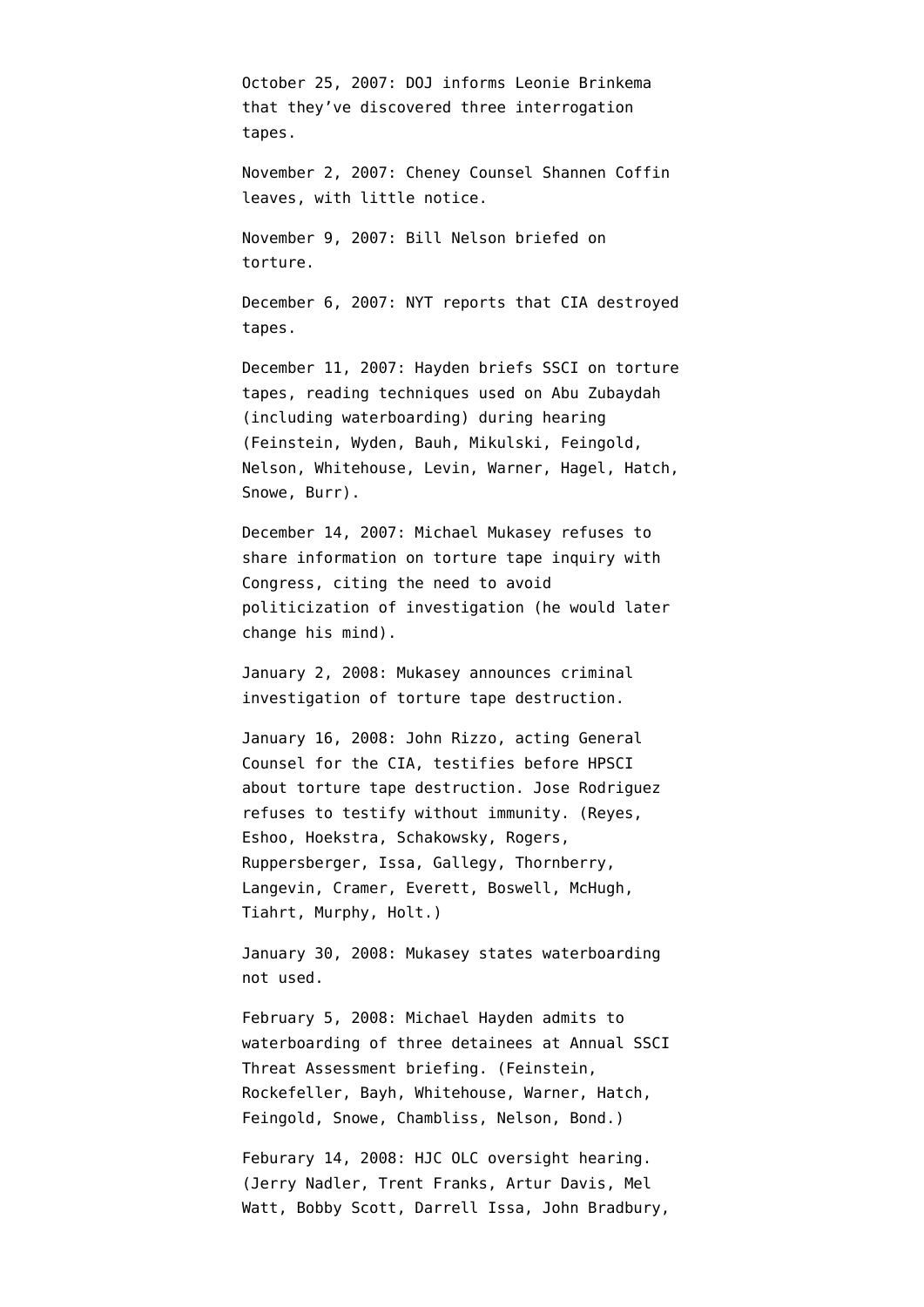Keith Ellison.)

February 14, 2008: Steven Bradbury admits waterboarding "adapted from SERE."

March 31, 2008: 2003 Yoo Torture Memo declassified.

May 13, 2008: Convening Authority dismisses all charges against al-Qahtani.

May 19, 2008: Administration [makes](http://intelligence.senate.gov/pdfs/olcopinion.pdf) "all" OLC opinions "and other documents" available to SSCI.

December 22, 2008: First draft of OPR report.

April 6: NYRB posts the [Red Cross report](http://www.nybooks.com/icrc-report.pdf) on high value detainees.

April 8, 2009: Dusty Foggo [interviewed](http://emptywheel.firedoglake.com/2009/04/02/what-does-dusty-foggo-know-about-the-torture-tapes/) in torture tape case.

April 9: CIA Director Leon Panetta [bans](http://online.wsj.com/article/SB123930070735305799.html) contractors from conducting interrogations, black sites.

April 16: Obama [statement](http://emptywheel.firedoglake.com/2009/04/16/obama-on-the-olc-memo-release/) on memo release, torture memos released:

- [August 1, 2002:](http://stream.luxmedia501.com/?file=clients/aclu/olc_08012002_bybee.pdf&method=dl) Memo from Jay Bybee, Assistant Attorney General, OLC, to John A. Rizzo, General Counsel CIA
- [May 10, 2005:](http://stream.luxmedia501.com/?file=clients/aclu/olc_05102005_bradbury46pg.pdf&method=dl) Memo from Steven Bradbury, Acting Assistant Attorney General, OLC, to John A. Rizzo, General Counsel CIA ["Techniques"]
- [May 10, 2005:](http://stream.luxmedia501.com/?file=clients/aclu/olc_05102005_bradbury_20pg.pdf&method=dl) Memo from Steven Bradbury, Acting Assistant Attorney General, OLC, to John A. Rizzo, General Counsel CIA